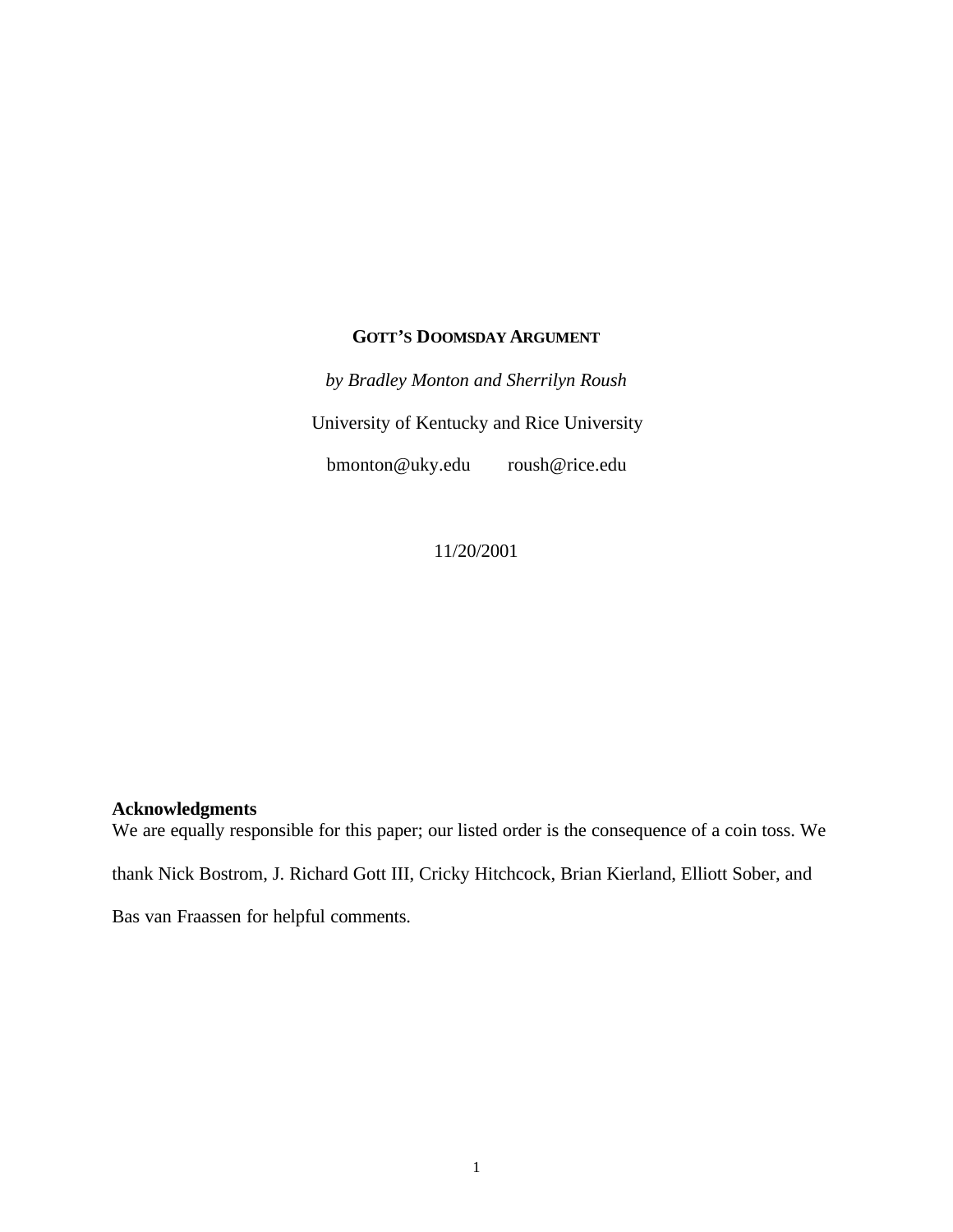#### **GOTT'S DOOMSDAY ARGUMENT**

## **Abstract**

Physicist J. Richard Gott uses the Copernican principle that "we are not special" to make predictions about the future lifetime of the human race, based on how long the human race has been in existence so far. We show that the predictions which can be derived from Gott's argument are less strong than one might be inclined to believe, that Gott's argument illegitimately assumes that the human race will not last forever, that certain versions of Gott's argument are incompatible with Bayesian conditionalization, and that Gott's argument is selfrefuting.

#### **Introduction**

In the prominent science journal *Nature* physicist J. Richard Gott III has given a version of the Doomsday argument, concluding that with 95% confidence the future lifetime of our species is less than 7.8 million years, but more than about 5,100 years (Gott 1993a). Gott's argument has been discussed in such places as *The New York Times* (Lerner 1993, Gott 1993b), *The New Yorker* (Ferris 1999), and *Nature* (Goodman 1994, Mackay 1994, Buch 1994, Gott 1994, Landsberg and Dewynne 1997, Gott 1997), but surprisingly has received scant attention from philosophers. We know of only four references to Gott in the philosophy literature. Three of these (Leslie 1996, 16; Eckhardt 1997, 244; Korb and Oliver 1998, 403) do not explain Gott's argument; they simply mention that Gott's argument is a version of the Carter-Leslie Doomsday argument. Only Bostrom (2002) points out the difference between Gott's argument and the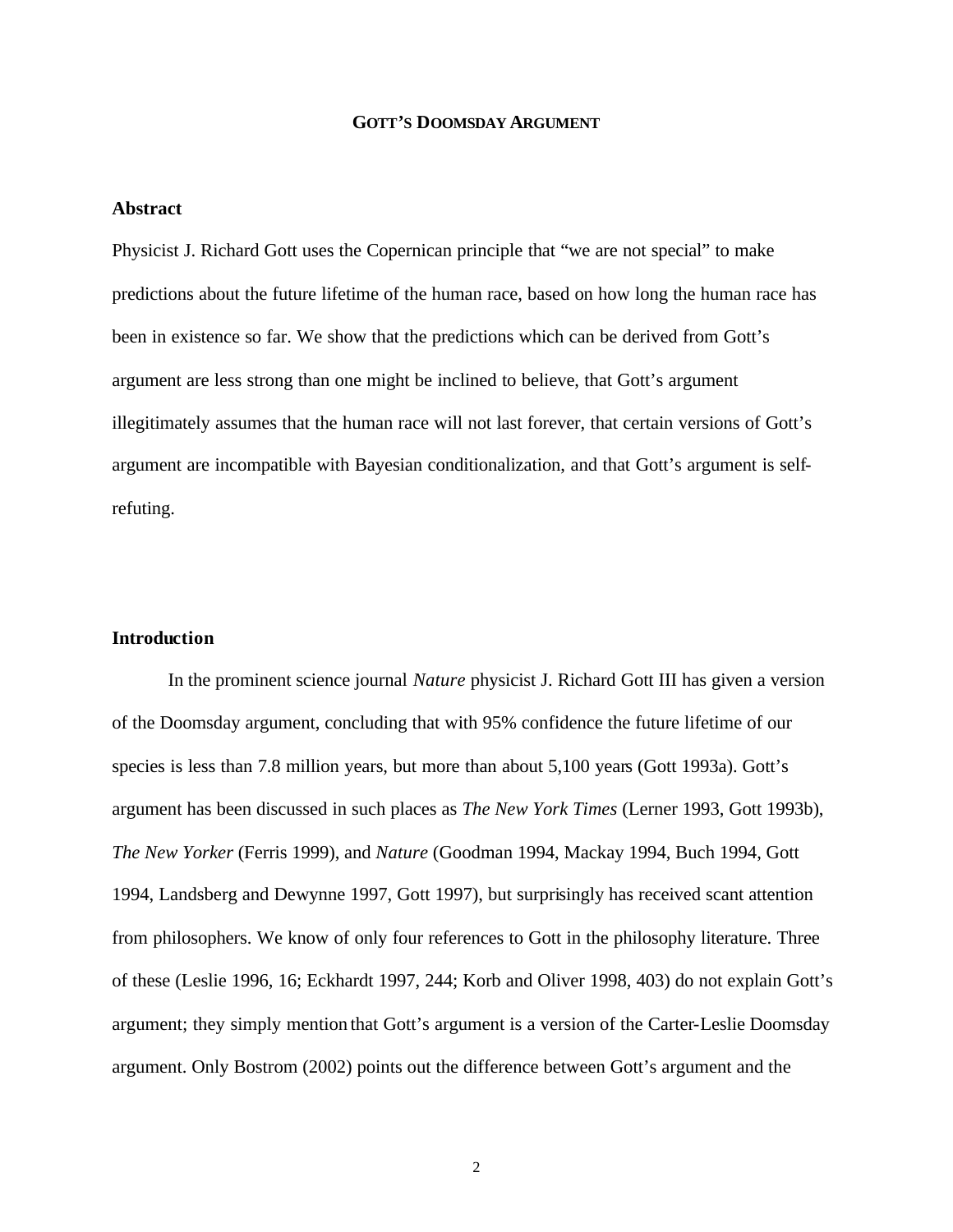Carter-Leslie argument. As we will show below, Gott's argument is importantly different from the Carter-Leslie argument – at least it is importantly different from the Bayesian version of the Carter-Leslie argument, which is the version recent literature has focused on (Eckhardt 1997; Bartha and Hitchcock 1999; Korb and Oliver 1998, 1999; Bostrom 1999, 2001, 2002).

There are three reasons we believe that the Gott argument is worthy of independent consideration. First, a refutation of one version of the Doomsday argument does not necessarily refute all versions. We are sympathetic to the refutation of the Carter-Leslie argument suggested by Dieks (1992), and independently developed by Kopf et. al. (1994) and Bartha and Hitchcock (1999). This refutation, however, does not carry over to the Gott argument.<sup>1</sup> Second, Gott's argument usefully formalizes the Copernican principle that "we are not special", and hence enables one to discuss this principle with some precision. Third, Gott's argument is not straightforwardly Bayesian, and this helps to bring out differences between Bayesian and non-Bayesian approaches to statistical inference.

While we believe that Gott's argument is worthy of consideration, we do not believe it is correct. Our attitude, however, is much more sympathetic than that of, for example, Eric Lerner, who in an editorial in *The New York Times* called Gott's argument "pseudo-science" and asked:

Why would a prestigious journal like Nature publish such astrology and why would a prominent cosmologist, who presumably knows better, write it? (Lerner 1993) We think that Gott's argument is to be commended for a higher degree of explicitness and precision than those of some other doomsayers. While Gott's argument is mistaken, the reasons it is mistaken are important and illuminating.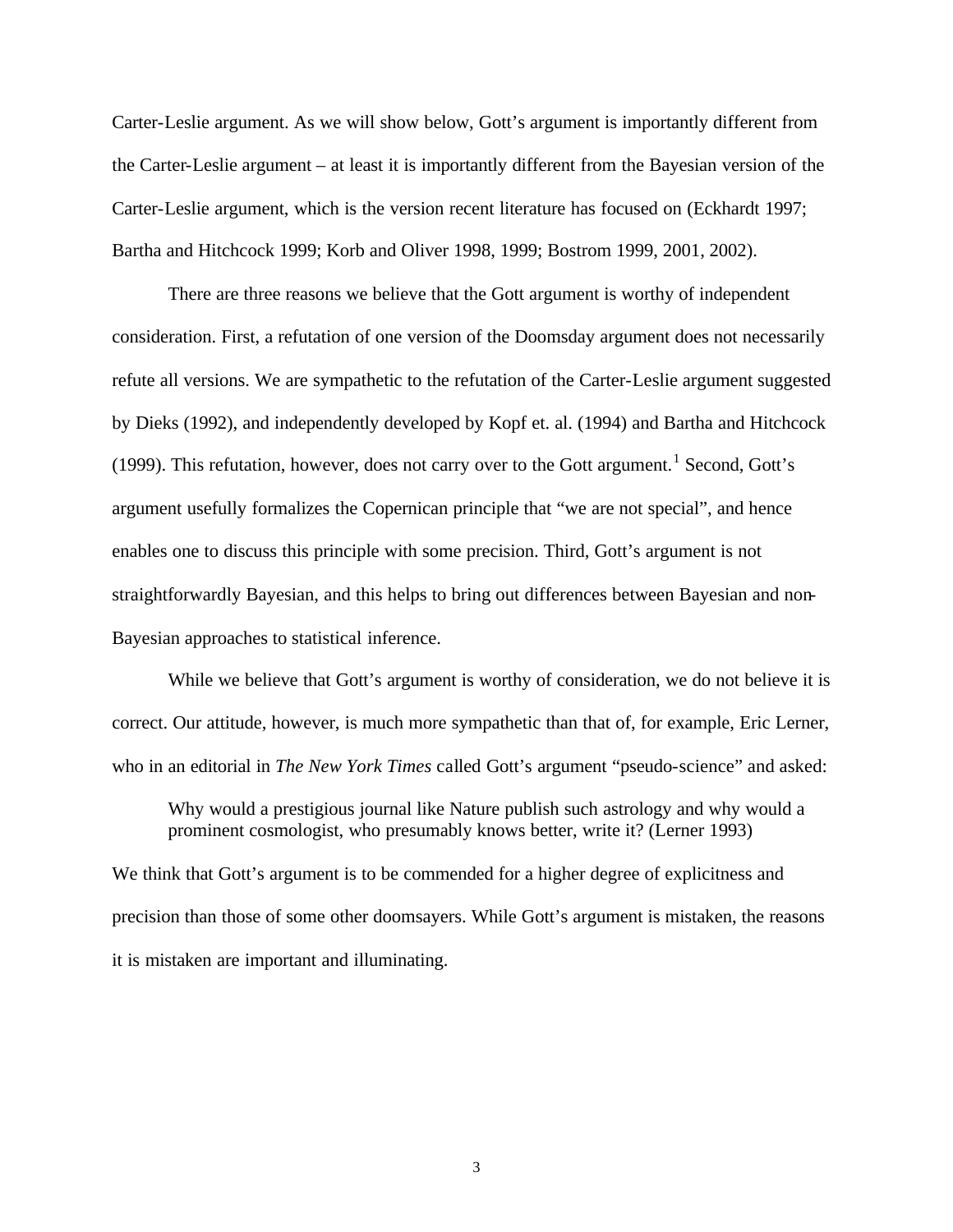#### **Gott's Argument**

Gott begins what he calls the 'delta  $t$ ' argument as follows, where  $t_{\text{begin}}$  is the time at

which the phenomenon whose lifetime we are interested in begins, and  $t_{end}$  the time when it ends:

Assuming that whatever we are measuring can be observed only in the interval between times  $t_{\text{begin}}$  and  $t_{\text{end}}$ , if there is nothing special about  $t_{\text{now}}$  we expect  $t_{\text{now}}$  to be located randomly in this interval. (Gott 1993a, 315)

This is an application of the so-called Copernican principle that we do not occupy a privileged

place in the universe. Gott's argument continues:

If  $r_1 = (t_{\text{now}} - t_{\text{begin}})/(t_{\text{end}} - t_{\text{begin}})$  is a random number uniformly distributed between 0 and 1, there is a probability *P* = 0.95 that  $0.025 < r_1 < 0.975$ . (Gott 1993a, 315)

Letting  $t_{\text{future}} = t_{\text{end}} - t_{\text{now}}$  and  $t_{\text{past}} = t_{\text{now}} - t_{\text{begin}}$ , it takes just a few lines of math<sup>2</sup> to show that the consequent of the statement above is equivalent to

$$
(1/39) tpast < tfuture < 39 tpast (with 95% confidence).
$$
 (1)

Gott applies this equation to situations where we do not have actual data about the longevity of what we are measuring. For example, he first visited the Berlin Wall in 1969, so that  $t_{\text{past}} = 8$ years. He assumed that he was a random observer of the Wall, so he expected to be located randomly between *t*begin and *t*end.

The Wall fell 20 years later giving  $t_{\text{future}} = 2.5 t_{\text{past}}$ , within the 95% confidence limits predicted by equation (1). (Gott 1993a, 315)

Gott also applies equation (1) to estimate the longevity of *Homo sapiens*. Our species is roughly

200,000 years old, so letting *t*past = 200,000 years, equation (1) gives (to the nearest year):

5,128 years  $\lt t_{\text{future}}$   $\lt 7,800,000$  years (with 95% confidence).

This is the sense in which Gott's argument is a Doomsday argument; you might have assigned probability higher than 0.025 to the proposition that the human race will last longer than another 7.8 million years.<sup>3</sup>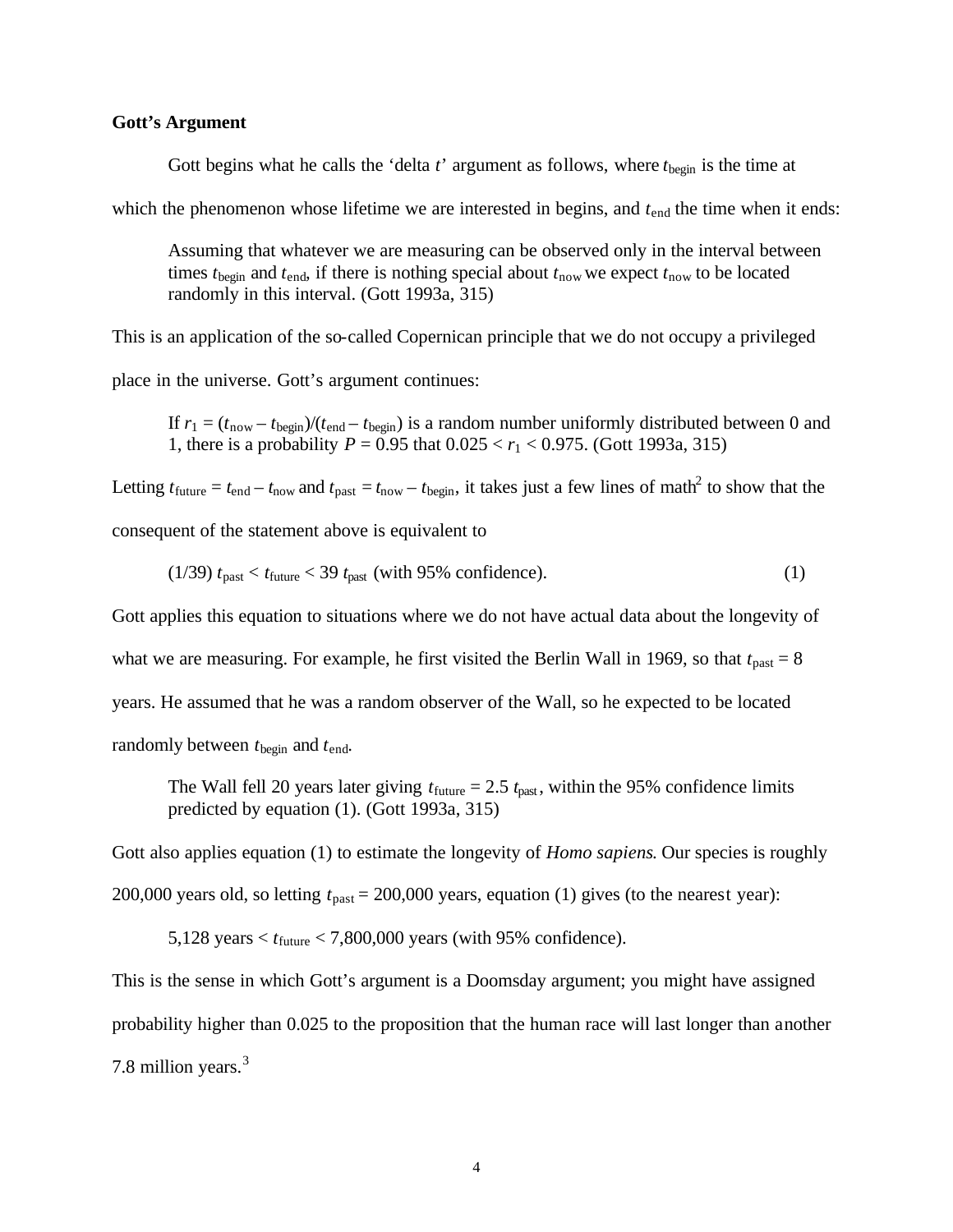### **Objection 1: High Confidence Cannot Lead to Belief**

For our first objection, we will grant that the premises of Gott's argument are correct, but show that the conclusions that can be drawn from the argument are weaker than they appear. Specifically, we will show that, as long as the confidence level for what interval  $t<sub>future</sub>$  is located in is less than 100%, then on pain of incoherence one cannot *believe* that  $t_{\text{future}}$  is located in that interval using the grounds that the confidence level for that interval is high.

Suppose for reductio that one does decide to believe on the basis of Gott's argument that (1/39)  $t_{\text{past}} < t_{\text{future}} < 39 t_{\text{past}}$ , for a particular process under consideration. This requires believing that it is not the case that 0 ?  $t_{\text{future}}$  ? (1/39)  $t_{\text{past}}$ , and nor is it the case that 39  $t_{\text{past}}$  ?  $t_{\text{future}}$  ? ?. The incoherence arises because there are *other* intervals which also include  $t_{\text{future}}$  with 95% confidence. For example, it follows from a Gott-style argument that, with 95% confidence,

$$
0 ? t_{future} < (19/21) t_{past} \text{ or } (21/19) t_{past} < t_{future} ? ?.
$$
 (2)

This simply rules out the middle 5% interval centered around  $t_{\text{future}} = t_{\text{past}}$ , instead of ruling out the two 2.5% extreme ends as Gott does. But if one chooses to believe (1/39)  $t_{\text{past}} < t_{\text{future}} < 39 t_{\text{past}}$ on the basis that the confidence level is 95%, one should also believe (2) on that same basis. Thus, one would have to believe that it is not the case that

(19/21) *t*past ? *t*future ? (21/19) *t*past .

Similar arguments show that, by this line of reasoning, one will believe it is not the case that

(1/39) 
$$
t_{\text{past}}
$$
 ?  $t_{\text{future}}$  ? (3/37)  $t_{\text{past}}$ , nor (3/37)  $t_{\text{past}}$  ?  $t_{\text{future}}$  ? (5/35)  $t_{\text{past}}$ ,  
nor (5/35)  $t_{\text{past}}$  ?  $t_{\text{future}}$  ? (7/33)  $t_{\text{past}}$ , ..., nor (37/3)  $t_{\text{past}}$  ?  $t_{\text{future}}$  ? 39  $t_{\text{past}}$ .

An incoherence arises because (granting Gott's assumptions) one believes that  $t<sub>future</sub>$  has some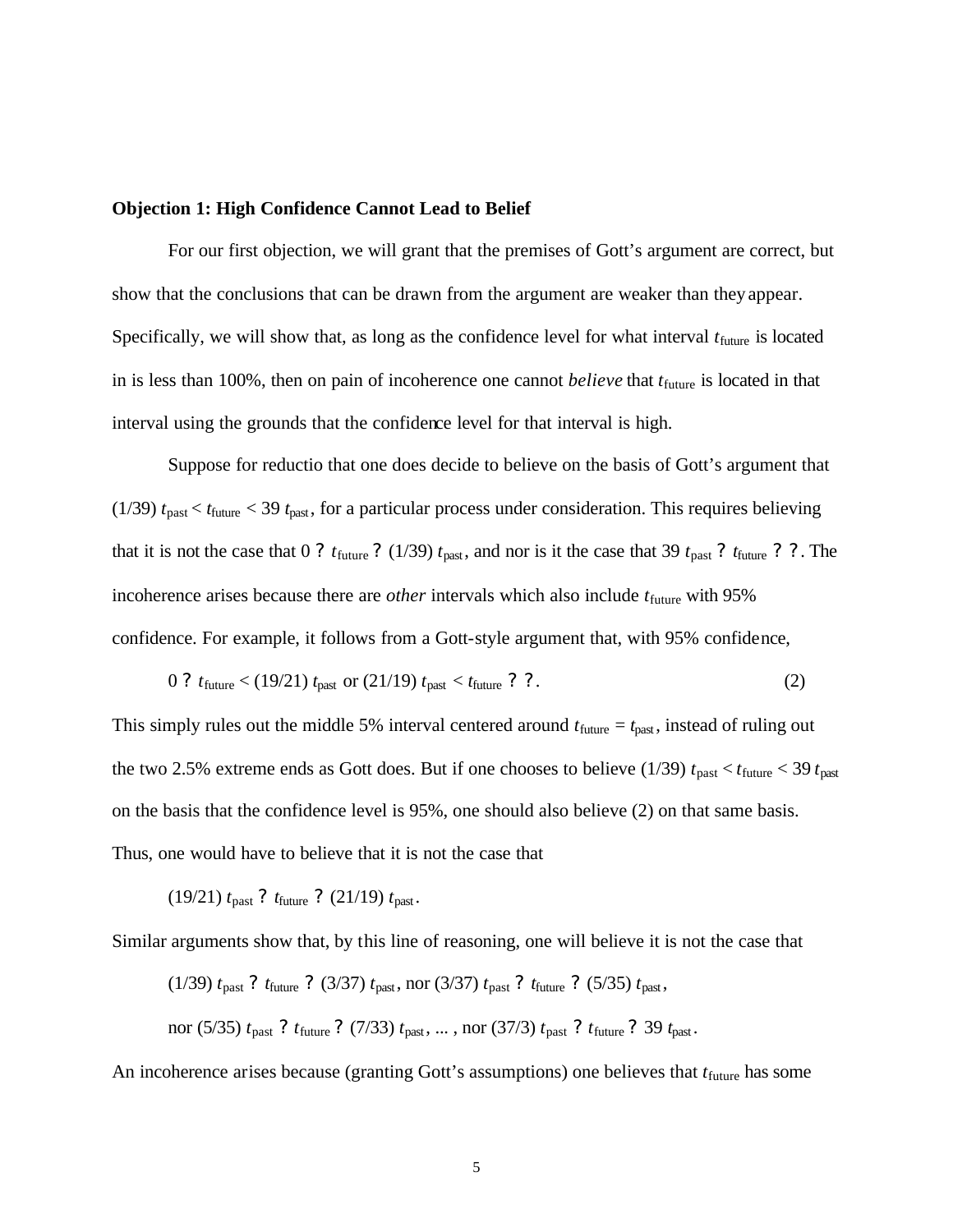finite value, and yet the kind of ground Gott gives us for believing  $t_{future}$  is not greater than 7.8 million or less than 5,128 years also gives grounds for believing it is not any *other* particular value. This is formally the same as the lottery paradox, where one believes that some lottery ticket is the winner, but for each ticket one does not believe that that ticket is the winner.

Note that this argument for incoherence of belief applies regardless of what confidence level is involved, as long as the confidence level is not 100%.<sup>4</sup> For example, for a 99.99% confidence level, one will believe that it is not the case that

0 ? *t*future ? (1/19,999) *t*past , nor 19,999 *t*past ? *t*future ? ?.

By the above reasoning, one will also believe that it is not the case that

(1/19,999) 
$$
t_{\text{past}}
$$
 ?  $t_{\text{future}}$  ? (3/19,997)  $t_{\text{past}}$ ,  
..., nor (9,999/10,001)  $t_{\text{past}}$  ?  $t_{\text{future}}$  ? (10,001/9,999)  $t_{\text{past}}$ ,  
..., nor (19,997/3)  $t_{\text{past}}$  ?  $t_{\text{future}}$  ? 19,999  $t_{\text{past}}$ ,

and thus the same incoherence arises.

We should point out that, as far as we know, Gott never says that one should *believe* that *t*future is located in the interval given by his argument. Nevertheless, he does not point out that his argument applies equally to all the various types of intervals considered in this section. The objection of this section shows that Gott's argument is weaker than one might otherwise be tempted to suppose.

#### **Objection 2: The Human Race Need Not End**

It is reasonable to assign a non-zero probability to the proposition that the human race will last forever. For one (admittedly speculative) proposal for how the human race could last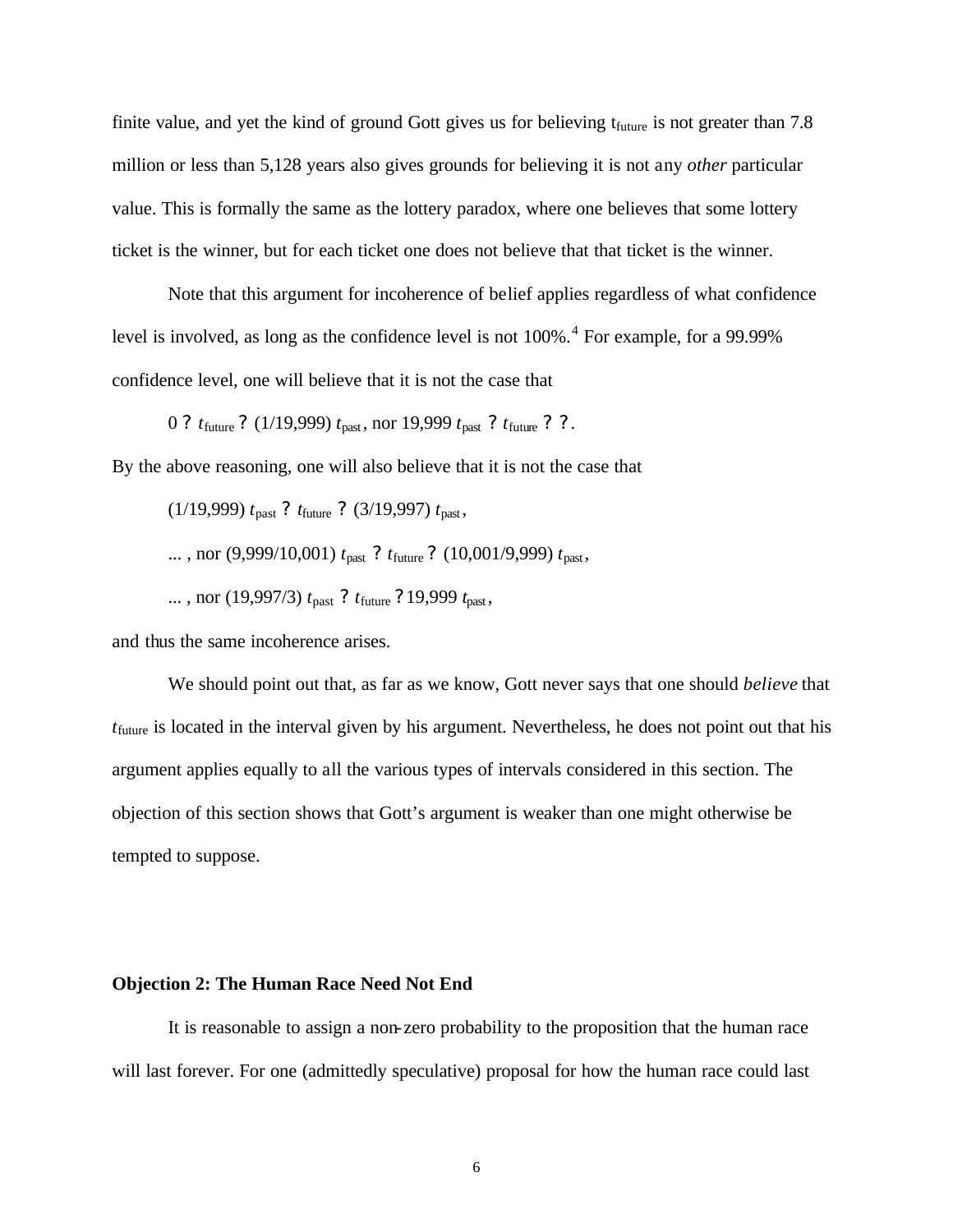forever, see Tipler 1994; for general discussion see Cirkovic and Bostrom 2000. If you are unwilling to bet your life that the human race will some day end in return for a dollar, then this suggests that you assign a non-zero probability to the proposition that the human race lasts forever.

Gott's argument entails that the probability that the human race will last forever is zero (or infinitesimal, if one uses non-standard measure theory). Gott's argument allows one to increase the confidence level that  $t_{future}$  is in the given range by increasing the interval that contains  $r_1$ . For example, there is a probability  $P = 0.99$  that  $0.005 < r_1 < 0.995$ . If the human race lasts forever, then  $r_1 = 0$ . As long as *P* ? 1, *P* can be made arbitrarily large without having the interval which contains  $r_1$  include 0. Thus, Gott's argument entails that the probability that the human race lasts forever is zero (or an infinitesimal). Since Gott's argument can also be used for intelligent life in general, his argument also entails that the probability that intelligent life lasts forever is zero (or an infinitesimal).

One might think that this means Gott's argument gives us reason to consider revising our assignment of a non-zero probability to the proposition that the human race will last forever. However, this impression is unwarranted, because the assignment of zero or infinitesimal probability to the proposition that the human race lasts forever is actually a *premise* of the argument, which does not follow from the Copernican principle and is, in our view, unjustified. The way Gott makes definite the thesis that our temporal location is not special is by maintaining that  $r_1$  is randomly distributed between 0 and 1.<sup>5</sup> This means that he is treating the  $r_1 = 0$  case no differently than the case where  $r_1$  equals some other number; the proposition that the human race lasts forever is treated no differently than the proposition that the human race will end exactly 17,000 seconds from now. The claim that one should assign equal probability to these two cases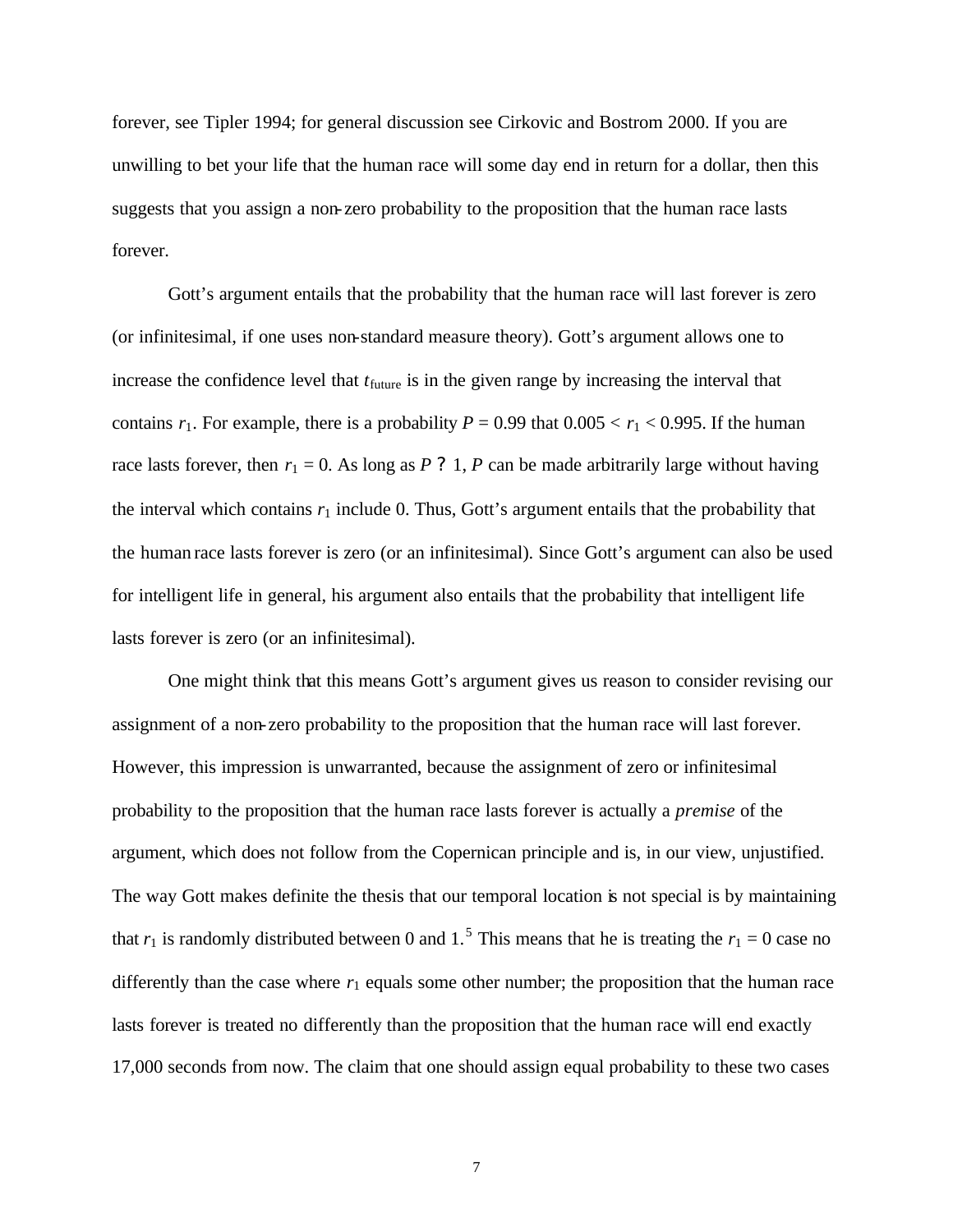implicitly involves a partitioning of the possibility space that could be done otherwise, and to different effect. Consider the following alternative partition: assign equal probabilities to the possibility that our species lasts forever and the possibility that it has an end in time. Then the probability that our species lasts forever is 0.5 rather than zero, and the probability that its demise occurs between 5,128 and 7.8 million years from now is  $(0.95)(0.5) = 0.475$  rather than Gott's 0.95. It is well known that in calculating probabilities by applying a principle of indifference, as Gott does, one's results can depend sensitively on how the possibility space is divided into equally probable possibilities. Admittedly, variant partitions can be generated at will, but many of these will be perverse or unmotivated. Our variant partition is simple, and is motivated by the fact that finite and infinite age are two exclusive and exhaustive cases which, it could be argued, should be treated the same.

To be fair, Gott (1993a) does give arguments for the claim that the probability that our species will last forever is zero, but these arguments occur after and independently of the delta *t*  argument discussed above, and he never acknowledges that the delta *t* argument depends on these arguments. We will now show that these latter arguments are unsuccessful.

Gott's first defense of the claim that the human species will not last forever is an extension of an argument he gives against the thesis that our species lasts for a long finite lifetime. That argument is as follows. Supposing that the human species is subject to some unknown extinction rate, if that rate is very tiny then the longevity of the species is very great and the total population of human beings who will ever have lived is enormous. Only a very small fraction of that total will find themselves in the first 200,000 years of the existence of the species, meaning that finding ourselves there, as we do, is unlikely. This tells against the extinction rate being so low. Gott then says: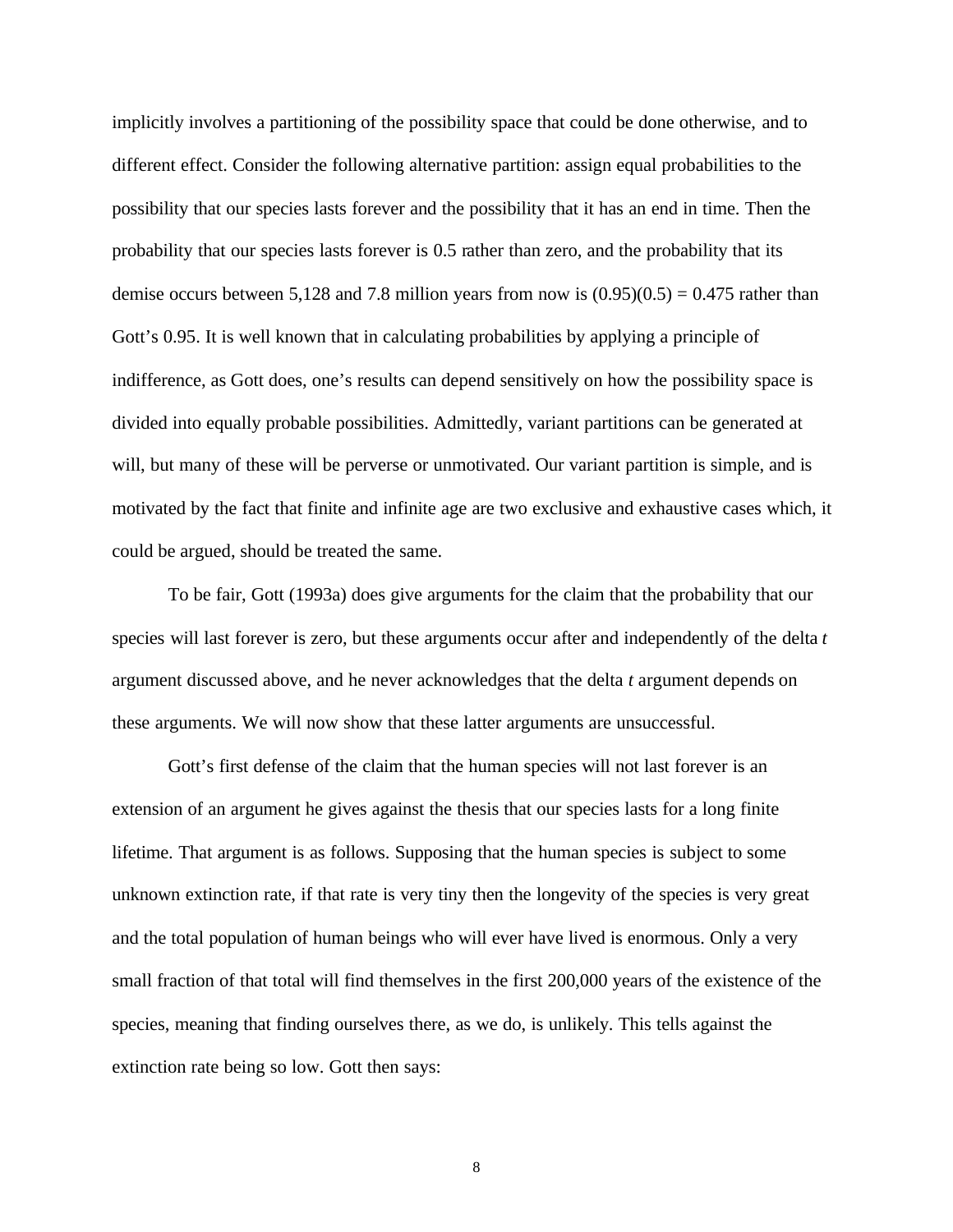In the limit where we expect our species to live forever, [the extinction rate] goes to 0 and *P*(*t*p?? 200,000 years) goes to 0, (Gott 1993a, 316)

where  $t<sub>p</sub>$  is  $t<sub>past</sub>$  for our species. Gott concludes that the extinction rate cannot be zero, and thus the human species cannot last forever.

This extension of the argument to the infinite case is incorrect, however, since in the case where the lifetime of our species is infinite *any* particular finite interval in which to find the age of the species will have the same zero probability that the interval 0 to 200,000 years has. That our species is less than 200,000 years old is no more unlikely than that it is less than 700 billion years old, for the case where the total lifetime of the species is infinite. Thus, even though  $P(t_p$ ?? 200,000 years) goes to zero as the extinction rate goes to zero, that does not give evidence that the extinction rate is not zero.

Gott's second defense of the claim that the human species will not last forever consists in submitting that, were the human species to last forever, there would be three telltale signs which do not in fact obtain:

What we would expect to observe in the limit as [the extinction rate] goes to 0 is that the value of  $t_0$  we observe goes to infinity,  $t_p$  ?? $t_0$  and  $(t_0 - t_p)$  ??  $t_0$ , (Gott 1993a, 316) where  $t_0$  is the present age of the universe.

Focussing on the first telltale sign, Gott is implying that if the extinction rate were zero, so that the human race lasts forever, then we would observe  $t_0$  to be infinite. But this claim is unjustified. The lifetime of our species may be infinite in the forward direction without anything following logically about whether the lifetime of our species or of the universe is infinite in the backward direction. Focussing on the second and third telltale signs, it is true that  $t<sub>p</sub>$  is far from *t*0, relative to how close they will be in the distant future (assuming that the human race lasts that long). But this claim can be made regardless of how close  $t_p$  and  $t_0$  are now. Even if the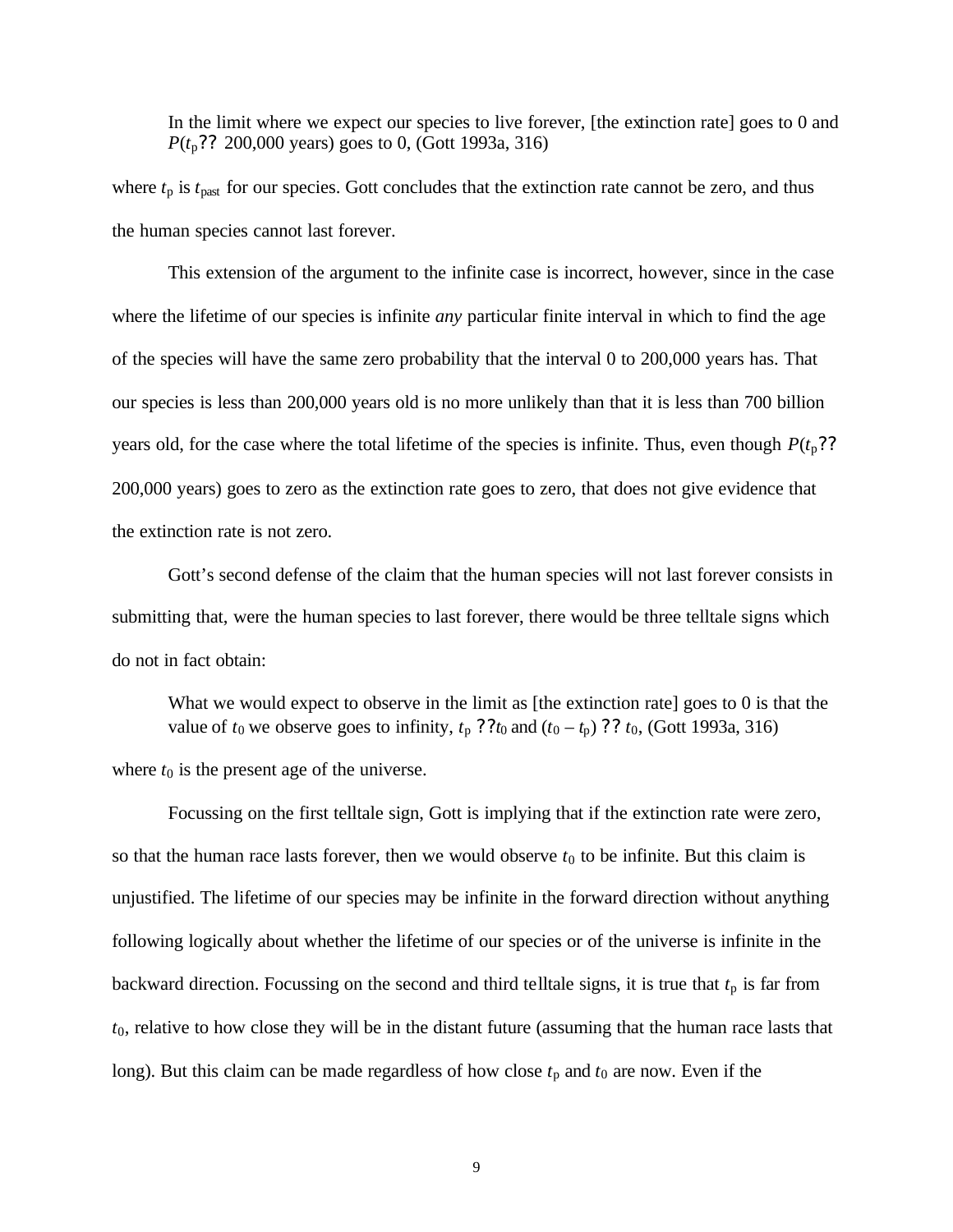difference between  $t<sub>p</sub>$  and  $t<sub>0</sub>$  were only 0.1%, say, this difference still appears large compared to a time in the distant future when the difference is only  $10^{-100}\%$ , say. Thus, the appeal to the second and third telltale signs does not provide a severe test of the hypothesis that the human race will last forever. If the human race will last forever, no matter how large  $t<sub>p</sub>$  is we would still observe  $t<sub>p</sub>$  far from  $t<sub>0</sub>$ , relative to how close they will be in the distant future. The general idea we are appealing to here is that there is no random or 'non-special' place on a continuum which is infinite in one direction but not the other. Every point is a particular finite distance from the starting point, and every point is an infinite distance from the endpoint. Every point is both unique on the one hand and entirely typical on the other.

### **Objection 3: Gott's Argument is Incompatible with Conditionalization**

Gott (1993a) does not rely on Bayesian conditionalization. We will now show that Gott's argument is actually incompatible with Conditionalization – the rule that one should always update one's subjective probabilities using Bayes' Theorem, or the generalization proposed by Jeffrey (1983). Indeed, we will show that Gott's argument is incompatible with the Reflection Principle (van Fraassen 1984, 1995), which is entailed by Conditionalization but does not entail it (van Fraassen 1995, 17).

The Reflection Principle, for situations where people have precise numerical probabilities for their opinions, is (van Fraassen 1995, 19):

 $P(A|p_t(A) = x) = x$  when defined.

Here *P* denotes one's current probability function,  $p_t$  denotes one's probability function at later time *t*, and " $p_t(A) = x$ " denotes the proposition that at later time *t*, the probability one assigns to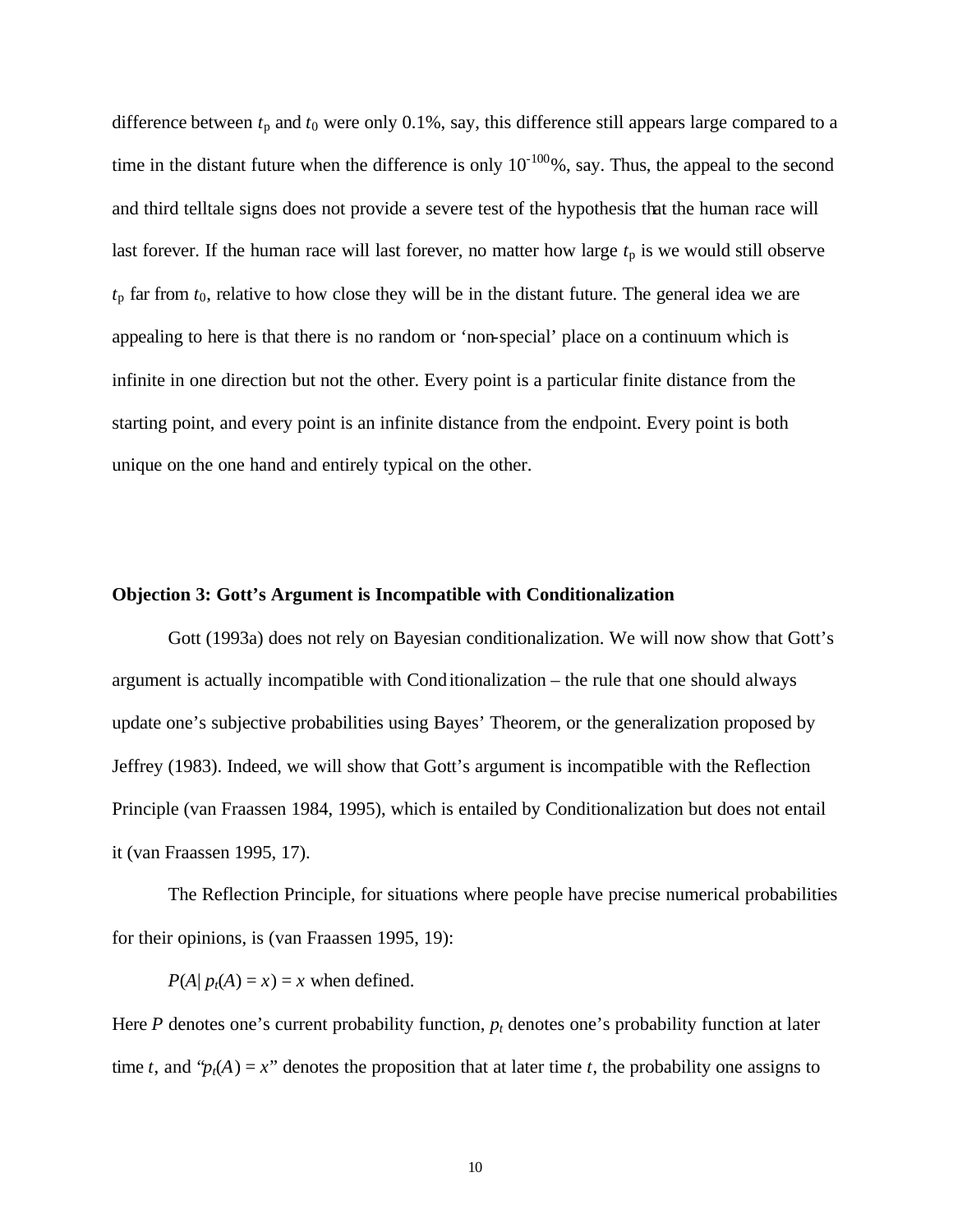proposition *A* is *x*. In the situation where one believes that  $p_t(A) = x$ , then by Conditionalization one's posterior probability for *A*, *P\**(*A*), is *x*. In the situation where one does not believe that  $p_t(A) = x$ , but instead believes that either  $p_t(A) = x$  or  $p_t(A) = y$ , then

$$
P^*(A) = P(A | p_t(A) = x) P(p_t(A) = x) + P(A | p_t(A) = y) P(p_t(A) = y)
$$
  
=  $x P(p_t(A) = x) + y P(p_t(A) = y).$  (3)

Now, suppose as before that  $t_{\text{past}}$  for the human race is 200,000 years. Gott's argument entails that, to the nearest year,

5,128 years  $\lt t_{\text{future}}$   $\lt 7,800,000$  years (with 95% confidence).

Suppose you believe that, unless the human race has ended, five years from now you will believe Gott's argument. Five years from now,  $t_{\text{past}}$  will be 200,005 years, so Gott's argument will entail that

5,128 years < *t*future < 7,800,195 years (with 95% confidence).

Let *A* be the proposition that the human race will end between the year 7,133 (that is,  $2005 +$ 5,128) and the year 7,802,200 (that is, 2005 + 7,800,195). Five years from now, unless the human race has ended, you will assign probability 0.95 to *A*. If the human race has already ended five years from now, then  $p_5(A) = 0$ : if you were, per impossible, around in 2005, you would assign probability 0 to the human race surviving past 2005, since it has already ended. It follows from equation (3) that

 $P^*(A) = 0.95 P(p_5(A) = 0.95) + 0$ 

But  $P(p_5(A) = 0.95)$  is just the probability that the human race will not end within five years from now. This probability can be calculated using Gott's argument:

$$
P(5 \text{ years} < t_{\text{future}} < 8 \text{ years}) = P((1/40,000) \ t_{\text{past}} < t_{\text{future}} < 8 \ t_{\text{past}}) \\
= P(0 < r_1 < 0.999 \ 975 \ 001)
$$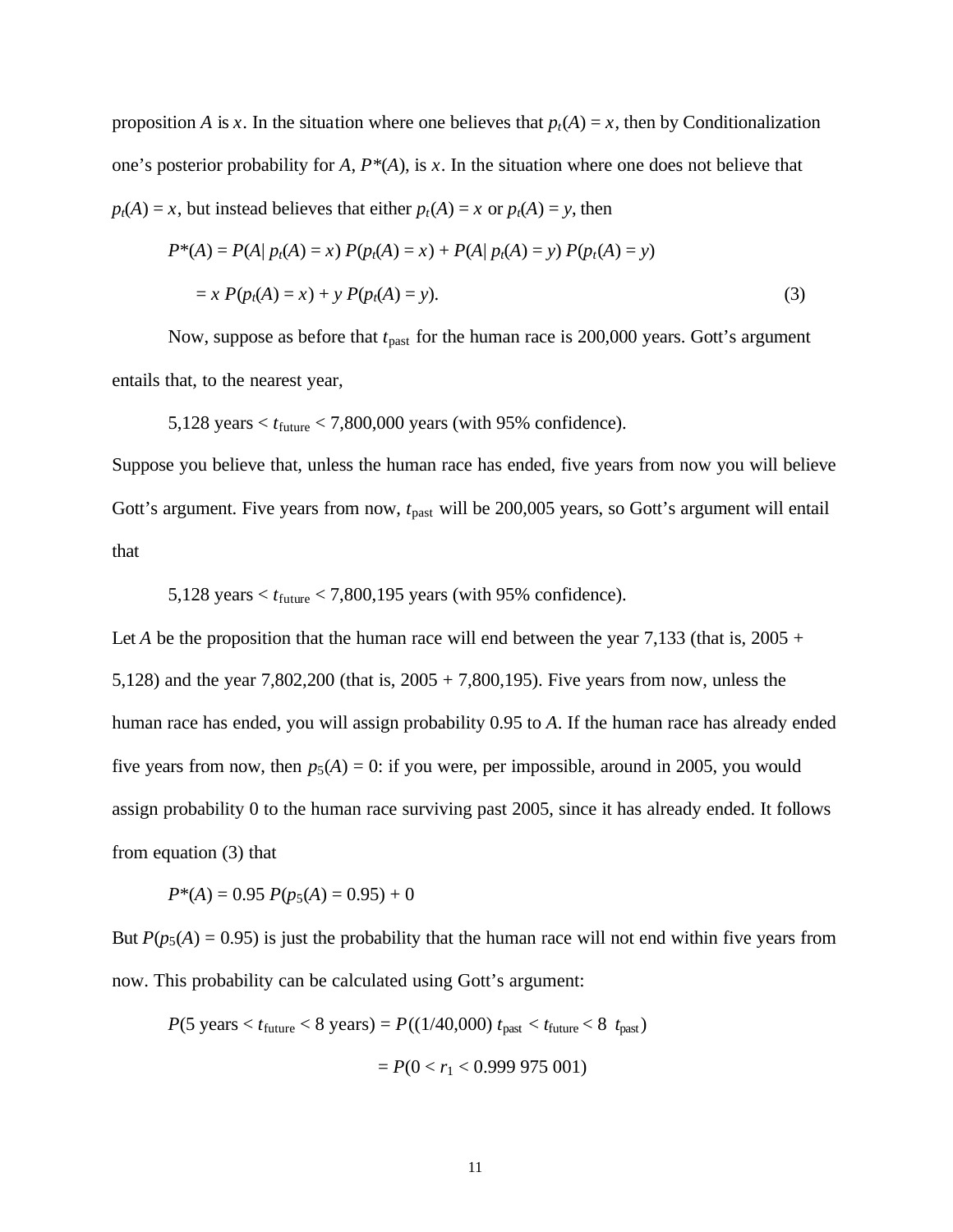Thus,  $P^*(A) = 0.949\,976\,251$ . It follows that Gott's argument applied five years from now along with the Reflection Principle assigns probability 0.949 976 251 to the following interval considered from now:

$$
5,133 \text{ years} < t_{\text{future}} < 7,800,200 \text{ years.} \tag{4}
$$

The reason this causes a problem for Gott's argument is that one will make incompatible probability assignments by using both Gott's argument applied now and Gott's argument applied five years from now along with the Reflection Principle. Applying Gott's argument now, there is a probability *P* = 0. 949 976 251 that

$$
0.025\ 000\ 959 < r_1 < 0.974\ 977\ 210, \, \text{or equivalently}
$$

$$
5,133 \text{ years} < t_{\text{future}} < 7,799,693 \text{ years.} \tag{5}
$$

If one were to decrease the upper bound of (4), that would lower the probability assigned to the interval. It follows that Gott's argument applied now assigns a lower probability to the interval (5) than Gott's argument applied five years from now along with the Reflection Principle; the probability assignments are incompatible. Thus, Gott's argument is incompatible with the Reflection Principle, and since Conditionalization entails the Reflection Principle, Gott's argument is incompatible with Conditionalization.

At this stage, of course, there are two options: one could reject Gott's argument, or one could reject Conditionalization. We leave this to the reader's preference. It is worth pointing out, ad hominem, that Gott (1994) uses Bayesian conditionalization, and so would presumably be surprised that his argument is incompatible with Conditionalization.

Before moving on to the next objection, we should point out that there are some versions of Gott's argument to which the objection presented in this section does not apply. Thus, the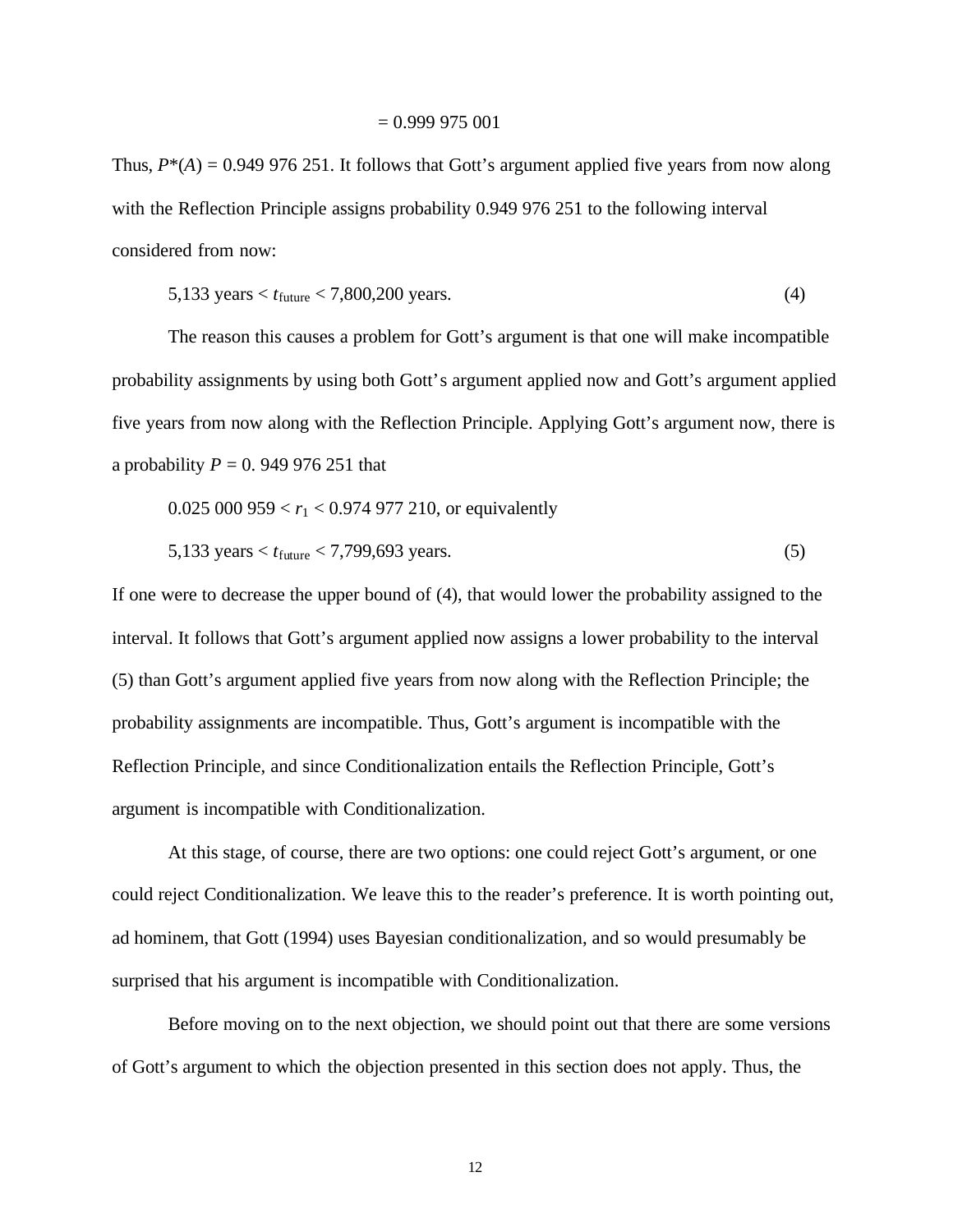most that the objection of this section can show is that Gott's argument has restricted applicability. For example, consider the birth rank version of Gott's argument, where instead of considering the number of years the human race has existed, you consider the number of humans who have been born before you. Five years from now your birth rank will be unchanged, so if the predictions for *t*future are based on birth rank then Gott's argument applied now and Gott's argument applied five years from now make the same probability assignments.

### **Objection 4: Self-Reference Leads to Refutation**

P. T. Landsberg and J. N. Dewynne (1997) attempted to derive a Russell-type paradox by applying Gott's theory of life-span prediction to the theory itself (where by 'Gott's theory' we mean the theory that Gott's argument gives correct results). We will show that the situation is not a paradox but a refutation of Gott's theory.

In 1997, when Gott's theory had gone unrefuted for 51 months, Landsberg and Dewynne derived that with 95% confidence the remaining life-span of Gott's theory would be no more than 165.75 years, according to that theory applied to itself. In other words, with 95% confidence there are (as of the year 2001) 161 years left before Gott's theory must be refuted in order to be verified. Landsberg and Dewynne thought this situation was paradoxical. They granted that Gott was saved from the paradox they announced by the fact that his predictions are always probabilistic, and any outcome is strictly consistent with a probabilistic prediction. However, we submit that even if Gott's predictions were deterministic there would be no paradox, and the probabilistic nature of his predictions does not save his theory from refutation.

There are two possibilities: Gott's theory is refuted within the next 161 years or it is not.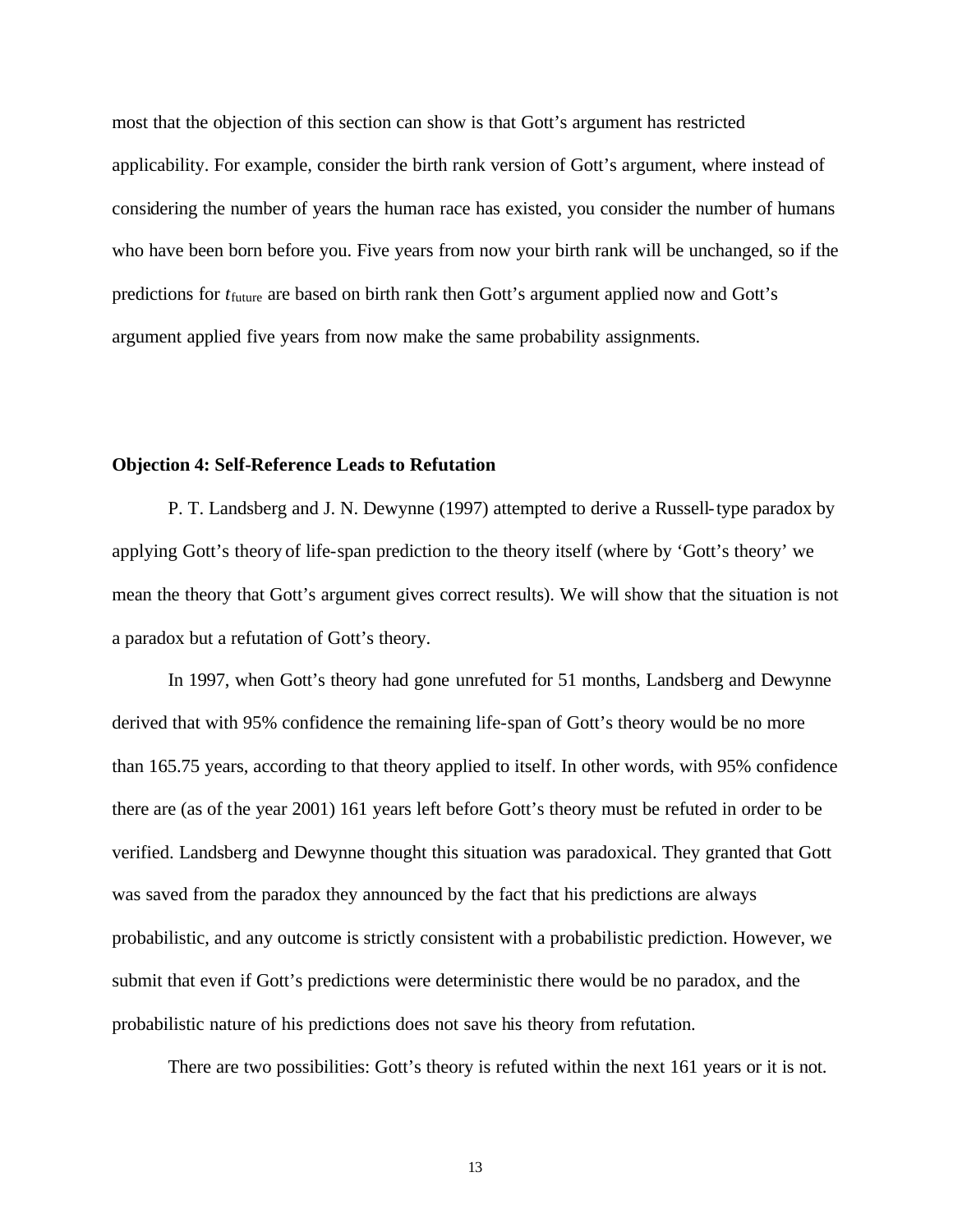If it is refuted, then one of the predictions of the theory is fulfilled. If it is not refuted, then one of the predictions of the theory is not fulfilled. Both possible outcomes are consistent with the theory being false, and neither is consistent with it being true (except in the second case by dint of the predictions being probabilistic). In the first case the theory is refuted, and this is so regardless of its having gotten it right that it would be. (A false theory can yield true predictions.) In the second case the theory is empirically falsified, with 95% confidence. (A true theory cannot yield false predictions, ignoring the probabilistic nature of the predictions.) The situation has the air but not the structure of the Russell paradox, since here the analogues of true and false—verified and refuted—are not contradictory. A theory may be both refuted (hence false) and verified in some, or many, instances. Here there is a stable solution to the question of what happens when the theory is applied to itself, and it is that the theory is false or probably false.

This argument itself appears to be sufficient to refute Gott's theory. It would clearly be sufficient if the theory were deterministic, since in that case both of the possible outcomes of self-applying the theory would yield the theory's falsehood. The first possible outcome is one in which the theory is refuted, implying that it is false. The second possible outcome, where the theory is not refuted, would yield the falsehood of the theory by having produced a counterexample to its predictions. For a deterministic theory one counterexample is enough for refutation, ceteris paribus. However, for a probabilistic theory such as Gott's theory actually is, one counterexample does not have the same force. We should judge a theory that makes predictions at a 95% confidence level, such as Gott's does, by asking whether it makes the correct predictions 95% of the time. But we can see how the self-application argument can be adapted to the probabilistic context: we can imagine people applying the Gott formula to itself an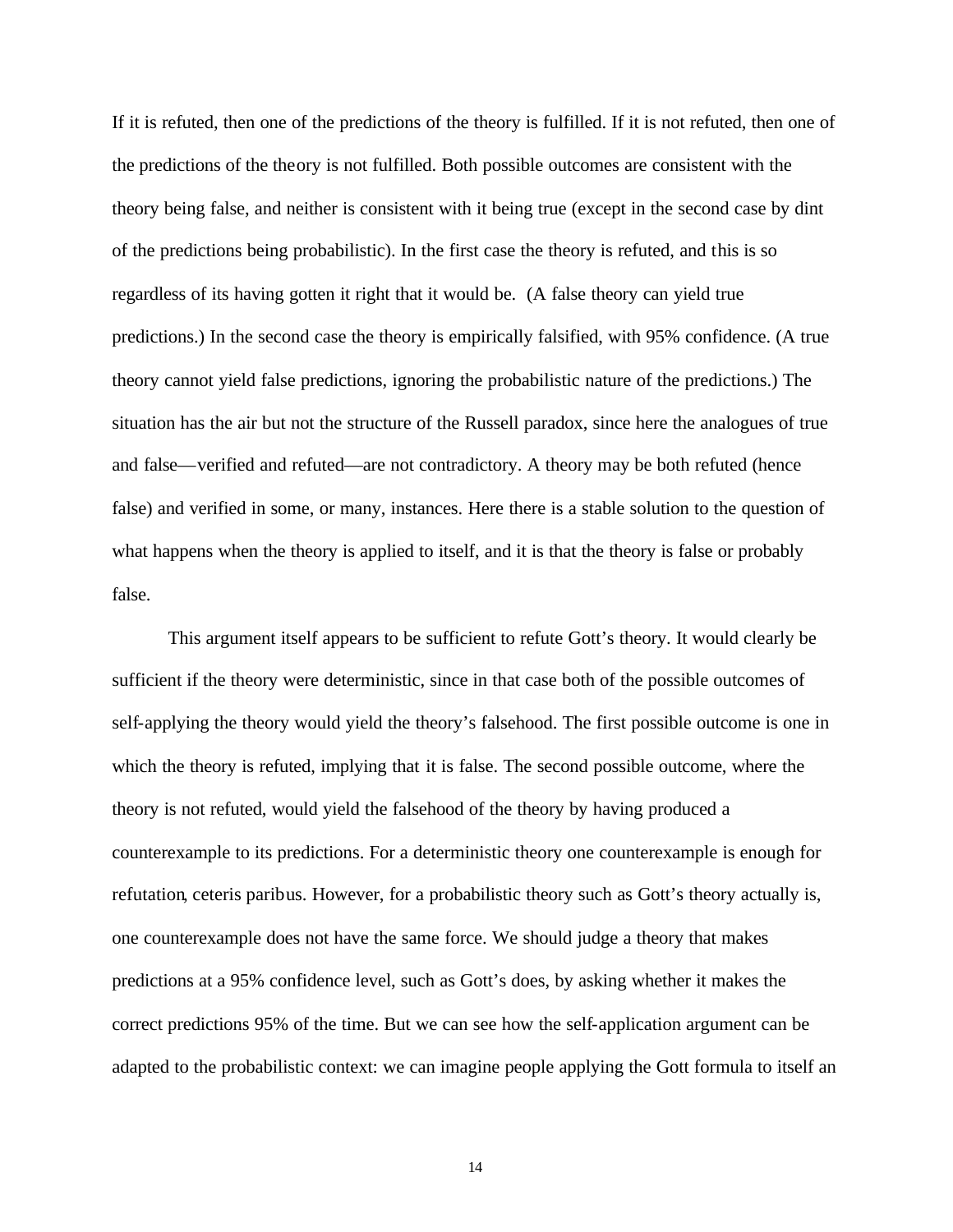indefinite number of times in the future, all yielding different predictions about when Gott's theory will be refuted due to having applied the formula at different times in its lifetime. Despite the different predictions, though, all the predictions will yield the two possibilities described above, one in which the theory is definitively false, the other in which a counterexample has been produced. That is, since there are an infinite number of times in the future there are also an infinite number of counterexamples that can be produced to Gott's theory, drowning out the effect of the successful predictions he has made with it thus far. Self-application refutes Gott's theory.<sup>6</sup>

Gott has insisted that his theory was not meant to apply to itself. If his theory does not apply to itself then the argument we just made has no force. However, we think the reason Gott gives for refraining from self-application is ineffectual. He rightly points out that you should not apply his formula to predict the longevity of a particular marriage when you are at the wedding of those people. This is because it is plain that at the wedding you are observing the marriage at a special time, so it does not qualify as a random time. It is appropriate to apply Gott's theory only when you have no reason to think the time you apply it is special in the phenomenon's lifetime. Gott thinks a similar point holds when we apply his theory to itself. He says:

My paper and papers written by people who were present in 1993, like guests at a wedding, are located by definition at a special place in the history of when my formula will be known. (Gott 2001, 220)

The year 1993, when the formula was written down, does mark the beginning of the 'life' of Gott's theory, and that is, by definition, a special time in its history. However, it is not 1993 anymore, and no time after 1993 is special *by definition*. Let us be clear that the question of whether we may apply Gott's formula depends on whether the time of *application* of the theory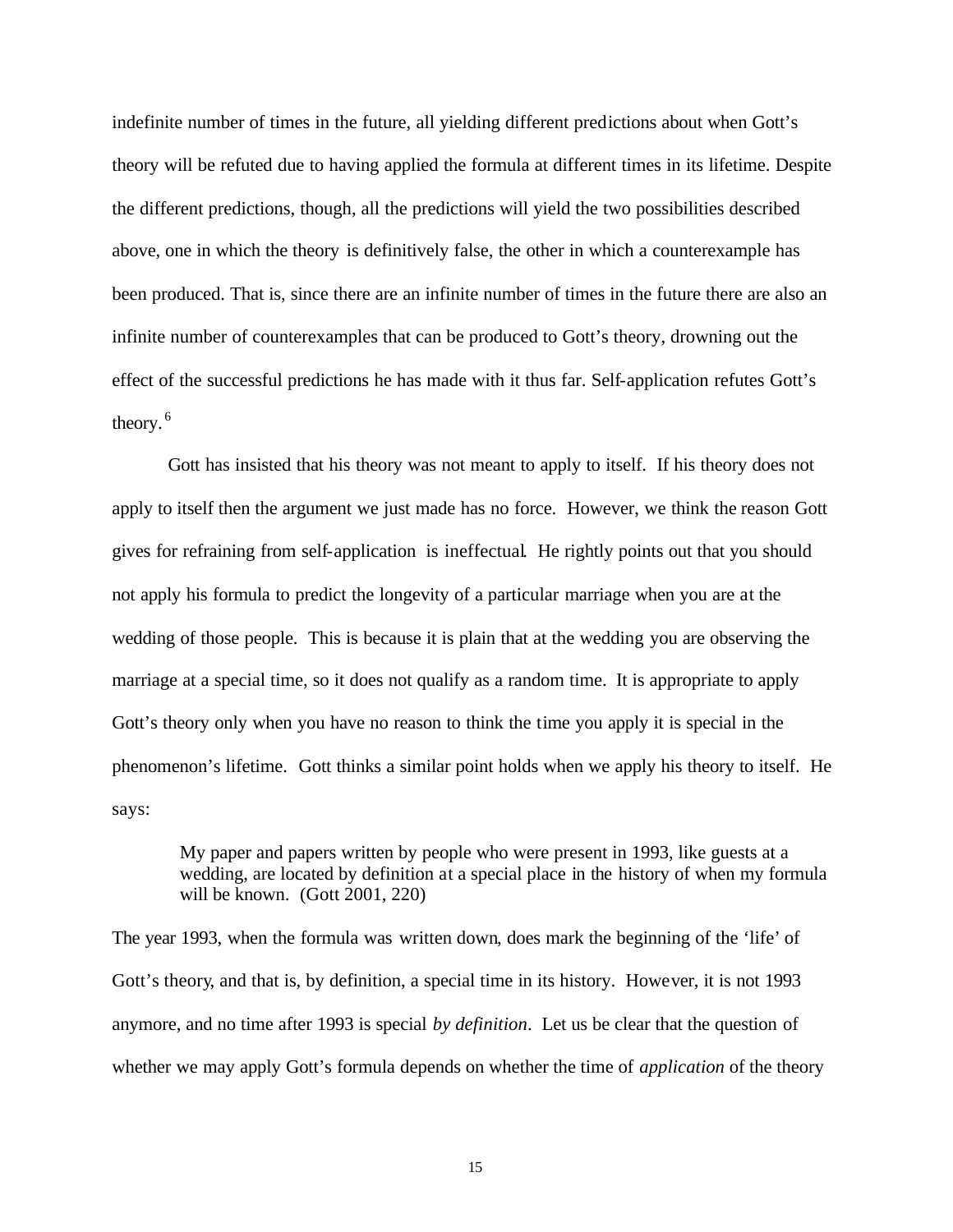is special, not whether the time of inception is. The time of inception will always be special, but if we apply the theory some random time after that, the time of application is not special, and Gott's formula may be used. (The authors first encountered Gott's formula in the year 2000, so we are not even like wedding guests who waited around for a while to apply the formula, a strategy which would arguably be dishonest.)

It is plausible that Gott's theory does have a restricted range of application, for consider that it would predict of a mathematical theorem published ten years ago that it will be refuted with 95% confidence between approximately three months from now and 390 years from now. We tend to think published mathematical results are more reliable than this. On the other hand, this estimate seems plausible if the theory in question is one of natural science. Perhaps Gott would count his theory as mathematical (or a priori), and hence escape the objection. Even so, the burden would be on Gott to articulate what the criteria for a theory's being a priori or empirical are.

The range of applicability of his theory, and his relative silence on the matter, give Gott trouble in another way. Consider Caves's objection (Caves 2000, 145) that according to Gott's argument, when one randomly meets a person and discovers that she is 50 years old, one can conclude that there is a 1/3 probability that the woman will survive to be 150 years old. Gott might reply that the delta *t* argument cannot be applied here or in any case where we have information relevant to the longevity of the phenomenon in question. (Information about the longevity of other human beings gives us information about this woman's longevity.) This would be because that information sullies the application of the principle of indifference. Yet Gott may be hard-pressed to tell us when we do or do not have relevant information in a consistent way. Consider that he is happy to cite an order of magnitude coincidence between the result of the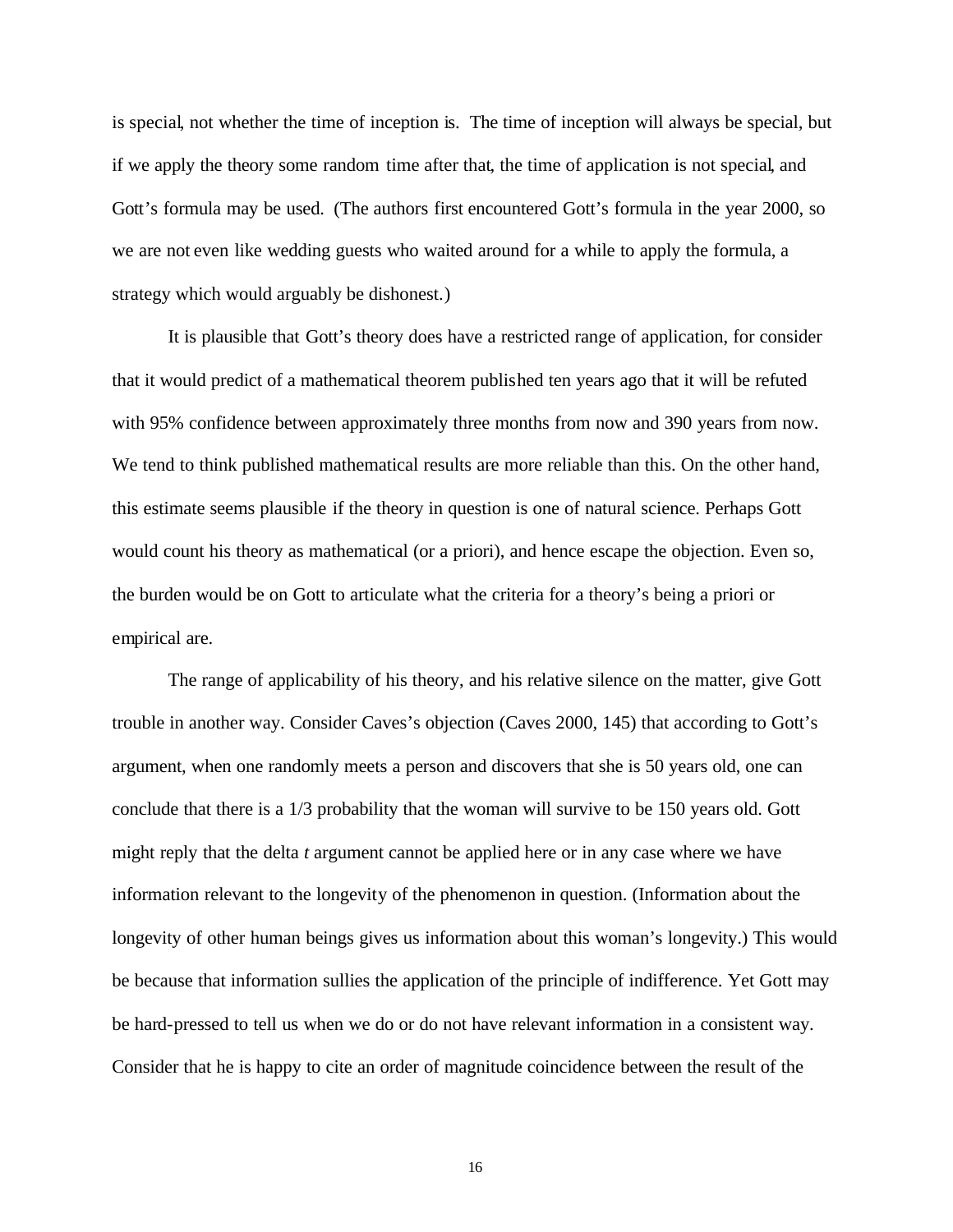delta *t* argument for our species's lifetime and the record of the longevities of other species, particularly species like ours (mammals), suggesting that the statistics on other species are relevant (Gott 1993a, 316). Nevertheless, he considers the application of the principle of indifference to our species justified because there is a further property (intelligence) which distinguishes us from all those species on which there is data about extinction (Gott 1994, 108). The trouble is that the same could be done with the woman, since there will be properties that distinguish her from every human being who has ever lived, and so make her a class for which no statistics exist. Gott owes us criteria for distinguishing cases where his argument can be used from those where it cannot, and it is not clear how he can give them in a way consistent with both his aims and the facts.

### **Leslie's Doomsday Argument**

Sometimes John Leslie presents the Carter-Leslie Doomsday argument in a way that makes it just a less precise version of Gott's argument. For example, Leslie (1990, 66) says that the underlying principle behind the Doomsday argument is that "one should, all else being equal, take one's position to be fairly typical rather than very untypical". Leslie (1990, 67) says that being very early in human history would be very untypical, and he suggests (1990, 68) that being very late in human history would be very untypical too. This is akin to Gott's selecting out the first 2.5% and the last 2.5% of the interval over which  $r_1$  is randomly distributed.

The more formal version of Leslie's argument, however, is incompatible with Gott's argument. As we mentioned in the Introduction, it is this version which has received the most attention in the literature. For example, following Leslie (1990, 69), suppose that your name is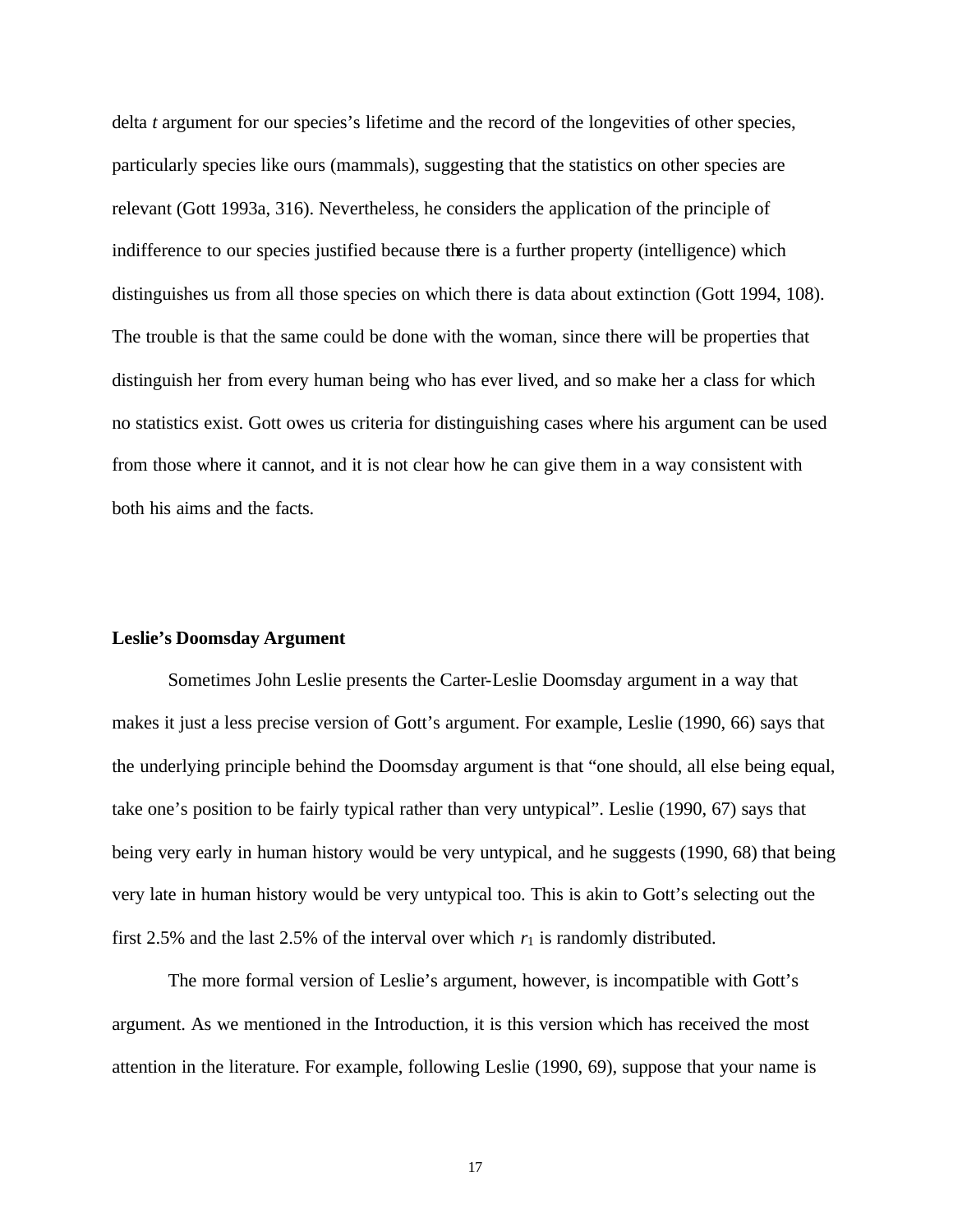written on a ball and put in an urn with other balls, and there are two possibilities: the urn contains 20 balls, or the urn contains 1000 balls. (These are meant to be analogous to the two possibilities of the human race containing a total of, say, 100 billion people or 5 trillion.) Balls are drawn out of the urn one by one. If you discover that the seventh ball withdrawn is yours, then you should increase your probability for the hypothesis that the urn contains just 20 balls. Note that this probability shift would take place in the same way as long as your ball was one of the first 20 withdrawn. Thus, on this version of Leslie's argument, the Bayesian shift in probability assignments is always in favor of doom sooner (Eckhardt 1997, 249).

There are two important ways in which this version of Leslie's argument is different from Gott's argument. First, suppose that, before applying Leslie's argument, you believe that there is a 50% chance the human race will end tomorrow, and a 50% chance the human race will end at least 5,128 years from now. Leslie's argument dictates a Bayesian shift which will increase your probability that the human race will end tomorrow. Gott's argument, in contrast, suggests that the probability you assign to the proposition that the human race will end tomorrow is too high; you should believe that there is a 97.5% chance that the human race will end at least 5,128 years from now. Leslie's argument predicts that doom will come sooner than you had thought, while Gott's prediction for doom is independent of your personal prior probabilities.

This leads to the second difference between the two arguments: Leslie's argument requires an input of personal prior probabilities, while Gott's argument does not. Gott's argument specifies probabilities which are independent of any personal prior probabilities you might have had, by assuming that  $r_1$  is randomly distributed between 0 and 1. (This is made clear in Gott (1994), where Gott gives a Bayesian version of his argument and specifies flat prior probabilities.) Thus, even though Gott's argument can be rewritten in a Bayesian form, the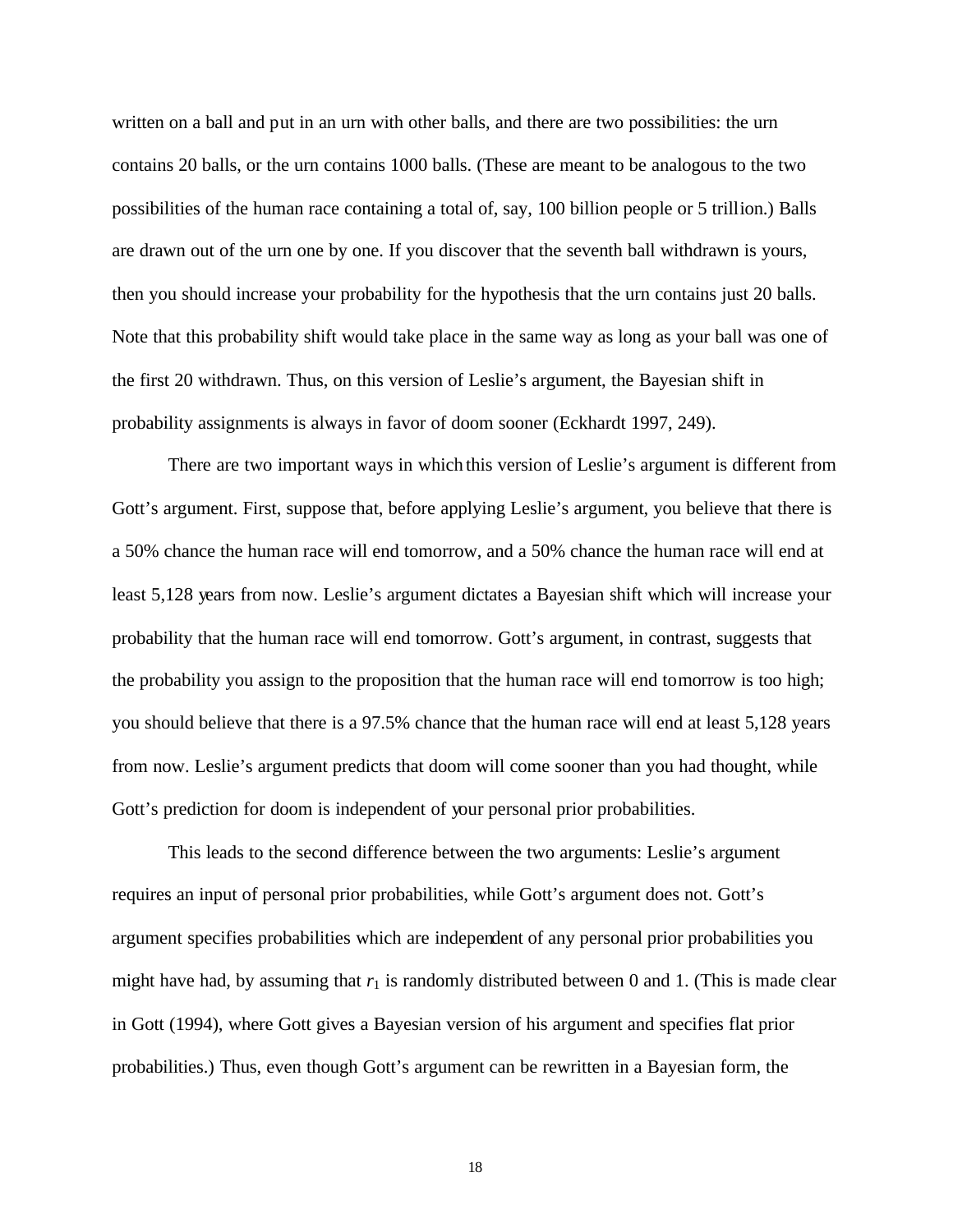argument consists not merely of a certain conditionalization but also of assuming a particular (flat) assignment of prior probabilities, leaving no room for personal priors. This is why, although Gott's argument can be written in Bayesian form, it can still turn out that applying it at multiple times can be inconsistent with Conditionalization, as argued above.

## **Conclusion**

In summary, we find first that it would be paradoxical to believe that the demise of our species will fall within the 95% confidence interval on the basis of Gott's argument, since a delta *t* style argument can be constructed that rules out *any* 5% within the 95% confidence interval. Second, Gott unjustifiably partitions the possibility space so that the probability that our species lasts forever is zero. Third, Conditionalization imposes a coherence constraint on a person's beliefs over time that one would violate if one applied Gott's delta *t* argument about our species at different times in one's life. This makes use of Gott's argument incompatible with Conditionalization. Fourth, Gott's argument appears to be refuted by consideration of its application to itself. At least, Gott needs to make explicit the conditions under which his argument can and cannot be applied, and it seems that it will be difficult to do this consistently. Finally, Gott's argument is distinct from Leslie's Bayesian Doomsday argument since even when the delta *t* argument is put in Bayesian form it gives the same result regardless of one's personal prior probabilities, while Leslie's argument always revises one's prior in favor of an earlier demise. This is because the Bayesian form of Gott's argument is not merely an application of Conditionalization, but depends essentially on a flat prior probability distribution.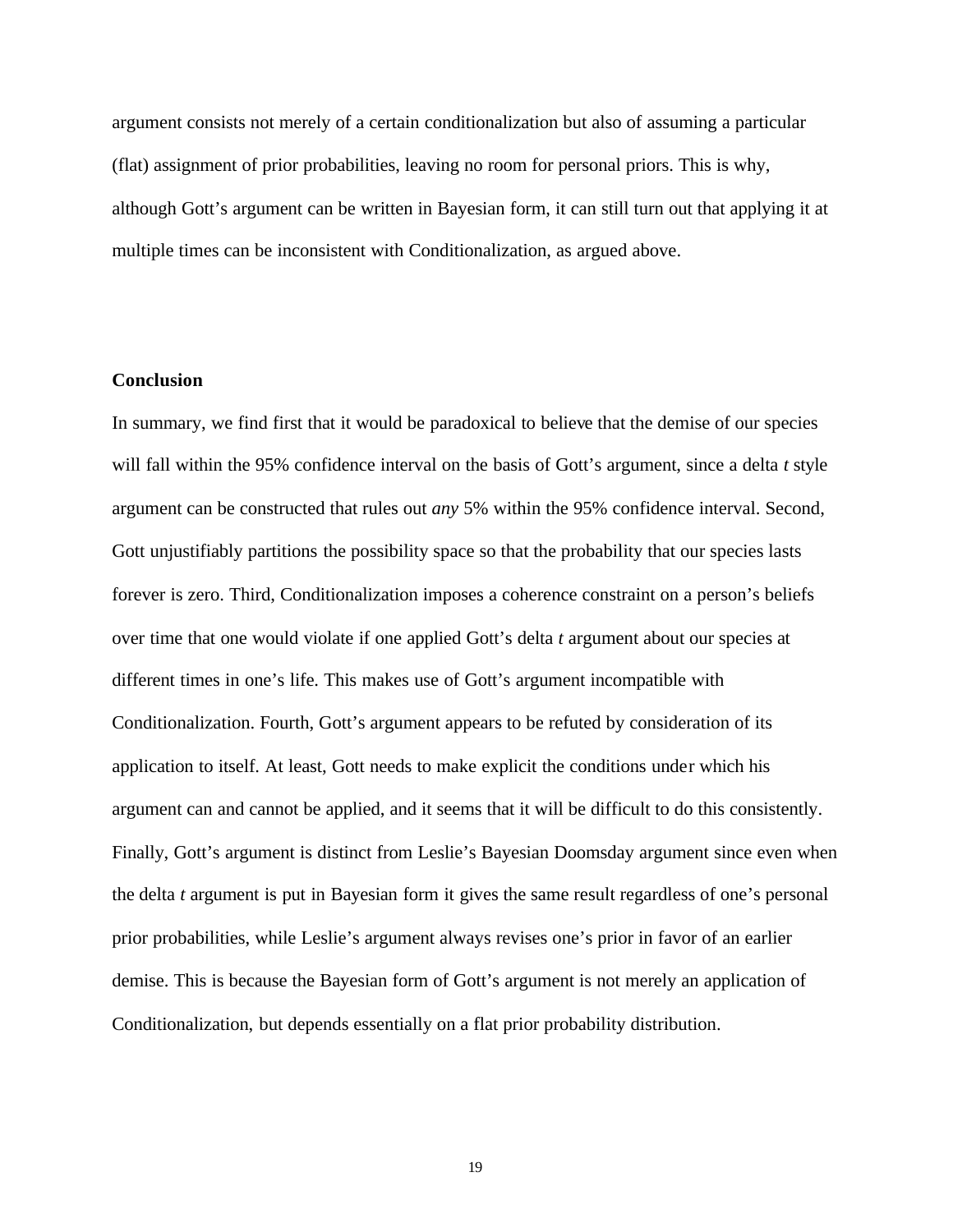### **References**

- Bartha, P. and Hitchcock, C.: 1999, 'No One Knows the Date or the Hour: An Unorthodox Application of Rev. Bayes's Theorem', *Philosophy of Science*, 66 (Proceedings), S339- S<sub>353</sub>.
- Bostrom, N.: 1999, 'The Doomsday Argument is Alive and Kicking', *Mind* 108, 539-50.
- Bostrom, N.: 2001, 'The Doomsday Argument, Adam & Eve, UN++, and Quantum Joe', *Synthese* 127, 359-387.
- Bostrom, N.: 2002, *Anthropic Bias: Observational Selection Effects in Science and Philosophy*, New York: Routledge, forthcoming.

Buch, P.: 1994, 'Future Prospects Discussed', *Nature* 36, 107-8.

- Caves, C.: 2000, 'Predicting Future Duration from Present Age: A Critical Assessment', *Contemporary Physics* 41, 143-53.
- Cirkovic, M. and N. Bostrom: 2000, 'Cosmological Constant and the Final Anthropic Hypothesis'. *Astrophysics & Space Science* 279, 675-87.
- Dieks, D.: 1992, 'Doomsday—Or: The Dangers of Statistics', *Philosophical Quarterly* 42, 78- 84.
- Eckhardt, W.: 1997, 'A Shooting-Room View of Doomsday'. *Journal of Philosophy* 44, 244-59.
- Ferris, T.: 1999 'How to Predict Everything', *The New Yorker*, July 12, 35-9.
- Goodman, S.: 1994, 'Future Prospects Discussed', *Nature* 368, 106-7.
- Gott, J. R.: 1993a, 'Implications of the Copernican Principle for our Future Prospects', *Nature* 363, 315-9.
- Gott, J. R.: 1993b, 'The Chances Are Good You're Random', *The New York Times*, July 27.
- Gott, J. R.: 1994, 'Future Prospects Discussed', *Nature* 368, 108.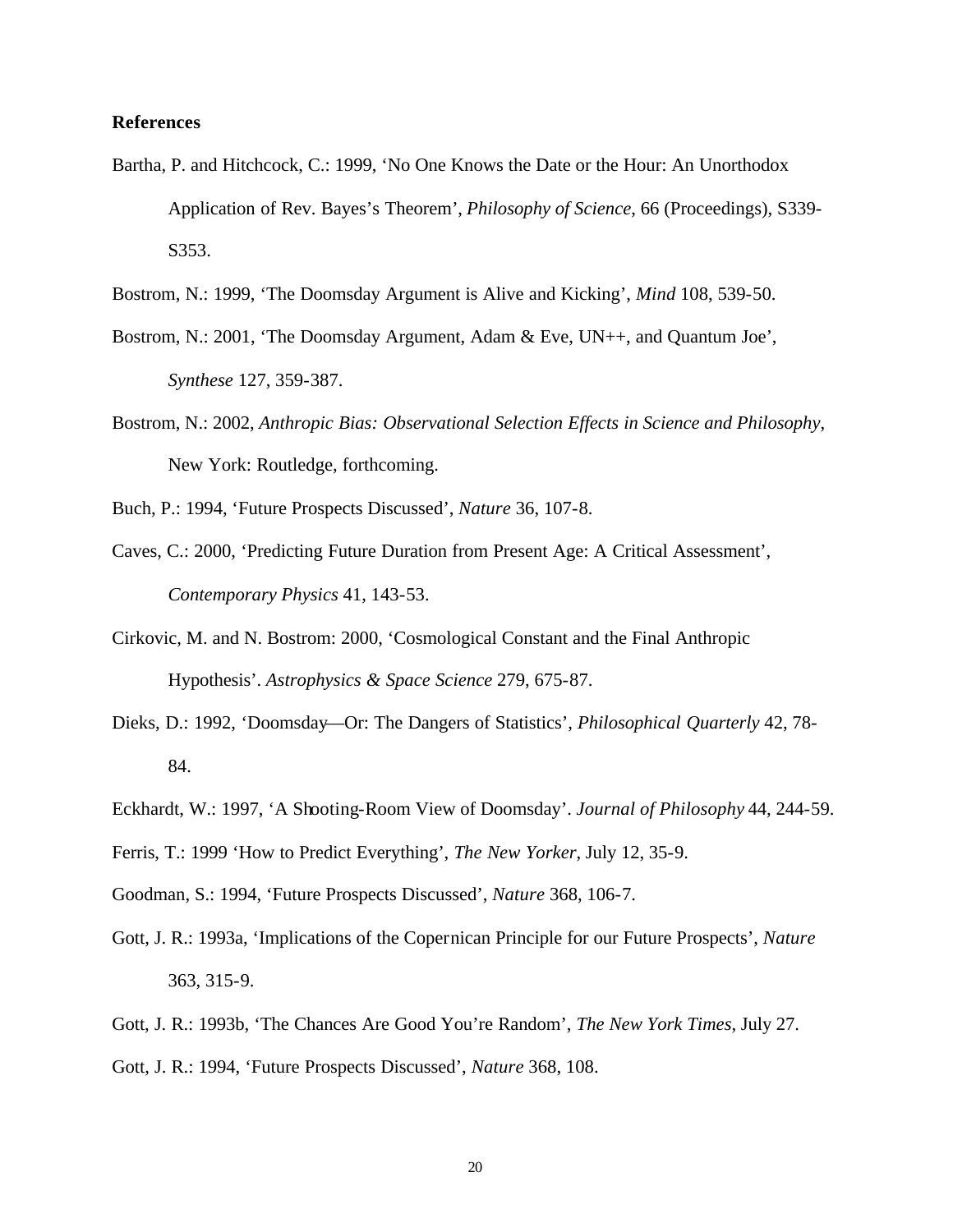- Gott, J. R.: 1997, 'Tories Out on Cue', *Nature* 387, 842.
- Gott, J. R.: 2001, *Time Travel in Einstein's Universe*, Boston: Houghton Mifflin.
- Jeffrey, R.: 1983, *The Logic of Decision*, second edition, Chicago: University of Chicago Press.
- Kopf, T., Krtous, P., and Page, D.: 1994, 'Too Soon for Doom Gloom?', *Physics Preprint Archive* gr-qc9407002, available at http://xxx.lanl.gov.
- Korb, K. and Oliver, J.: 1998, 'A Refutation of the Doomsday Argument', *Mind* 107, 403-10.
- Korb, K. and Oliver, J.: 1999, 'Comment on Nick Bostrom's "The Doomsday Argument is Alive and Kicking"', *Mind* 108, 551-3.
- Landsberg, P. T. and Dewynne, J. N.: 1997, 'A Probable Paradox', *Nature* 389, 779.
- Lerner, E.: 1993, 'Horoscopes for Humanity?', *The New York Times*, July 14.
- Leslie, J.: 1990, 'Is the End of the World Nigh?', *American Philosophical Quarterly* 40, 65-72.
- Leslie, J.: 1996, *The End of the World: The Science and Ethics of Human Extinction*, New York: Routledge.
- Mackay, A.: 1994, 'Future Prospects Discussed', *Nature* 368, 107.
- Tipler, F. J.: 1994, *The Physics of Immortality*, New York: Doubleday.
- van Fraassen, B.: 1984, 'Belief and the Will', *Journal of Philosophy* 81, 235-56.
- van Fraassen, B.: 1995, 'Belief and the Problem of Ulysses and the Sirens', *Philosophical Studies* 77, 7-37.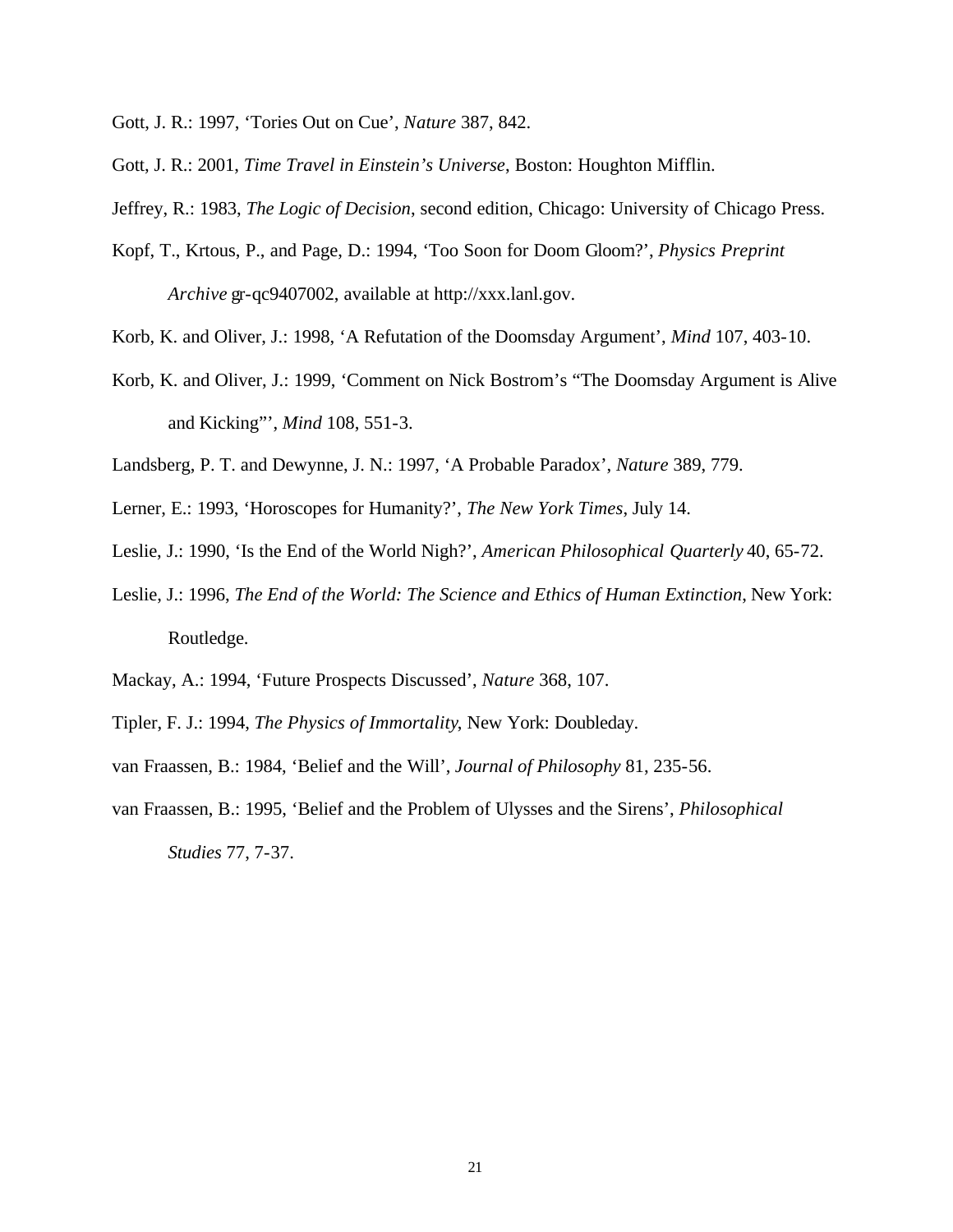<sup>1</sup>Kopf et. al. (1994, 5) suggest that their objection does apply to the Bayesian version of Gott's argument, but the most that their objection can show is that the time interval for 95% confidence must be larger than what is specified by Gott. Their objection doesn't address the fundamental issues which arise in the Gott argument.

<sup>2</sup>Rewriting the inequality for  $r_1$ , we get

l

$$
39/40 > t_{\text{past}}/(t_{\text{past}} + t_{\text{future}}) > 1/40,
$$

and by taking the inverse, multiplying by  $t_{\text{past}}$ , and then subtracting  $t_{\text{past}}$ , we get equation (1). Surprisingly, Caves (2000, 144-145) calls this step an "error" in the argument, saying that it "has no justification in probability theory", and "is sufficient to invalidate" Gott's argument. Perhaps it has no justification in probability theory, but that's because it is justified instead in arithmetic.

 $3$  Gott can be taken to be counting the possibility where our species evolves into a different species as survival rather than demise, as long as the descendent species is intelligent, since a delta *t* argument with the same consequences can be constructed for that case (Gott 1993a, 316).

 ${}^{4}$ In fact, the reasoning will apply for certain intervals where the confidence level is 100%, but there is no need to go into that complication here.

 $5$ Gott does not specify whether this distribution is inclusive or exclusive. If the distribution is exclusive then he is simply ignoring the possibility that the human race lasts forever; the charitable reading is to take the distribution as inclusive.

 $6$  Gott has objected (personal correspondence) that a theory may become dead (as predicted)